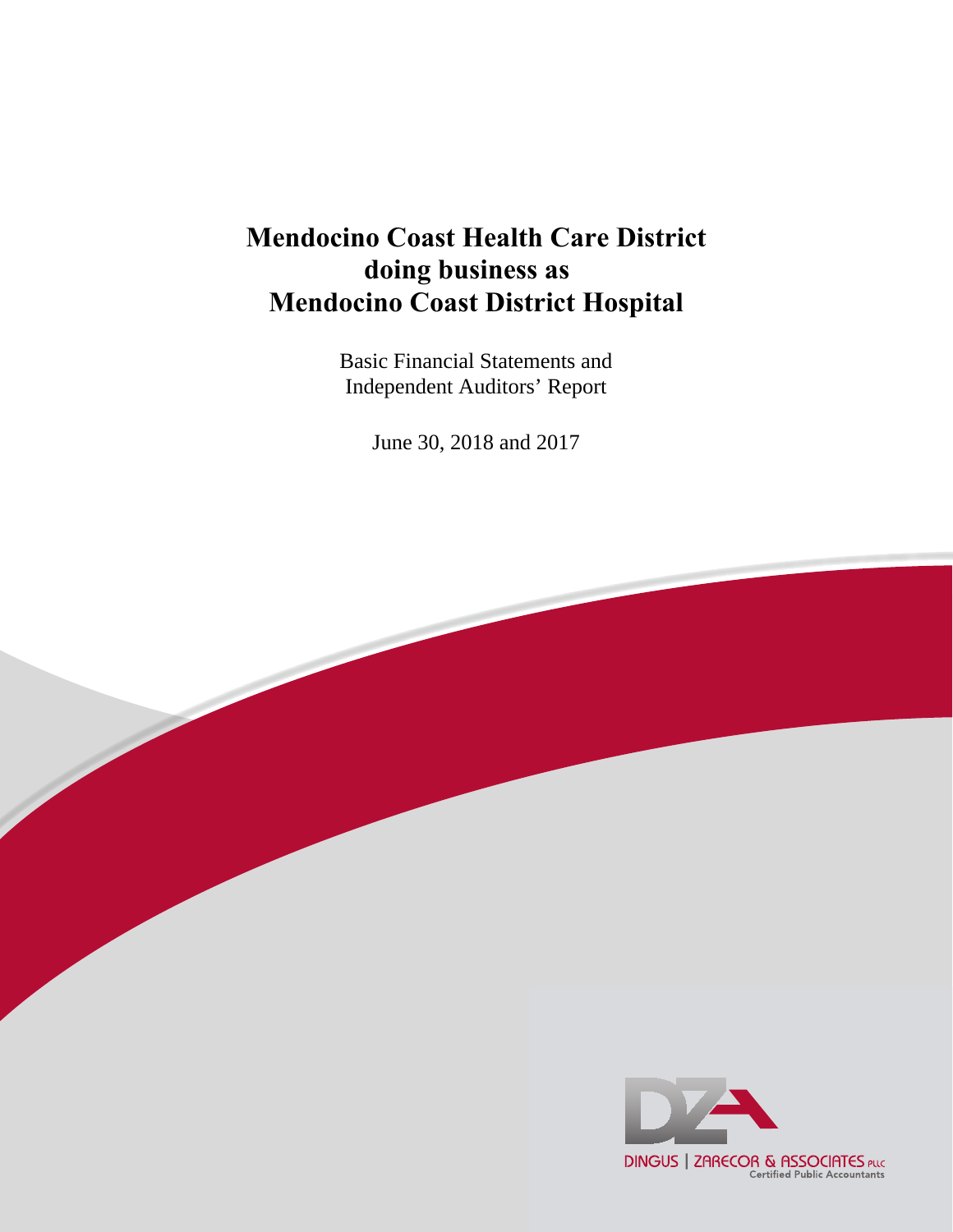#### **Mendocino Coast Health Care District doing business as Mendocino Coast District Hospital Table of Contents**

|                                                               | Page      |
|---------------------------------------------------------------|-----------|
| INDEPENDENT AUDITORS' REPORT                                  | $1 - 2$   |
| <i>MANAGEMENT'S DISCUSSION AND ANALYSIS</i>                   | $3 - 7$   |
| <b>BASIC FINANCIAL STATEMENTS:</b>                            |           |
| Statements of net position                                    | $8-9$     |
| Statements of revenues, expenses, and changes in net position | 10        |
| Statements of cash flows                                      | $11 - 12$ |
| Notes to basic financial statements                           | 13-27     |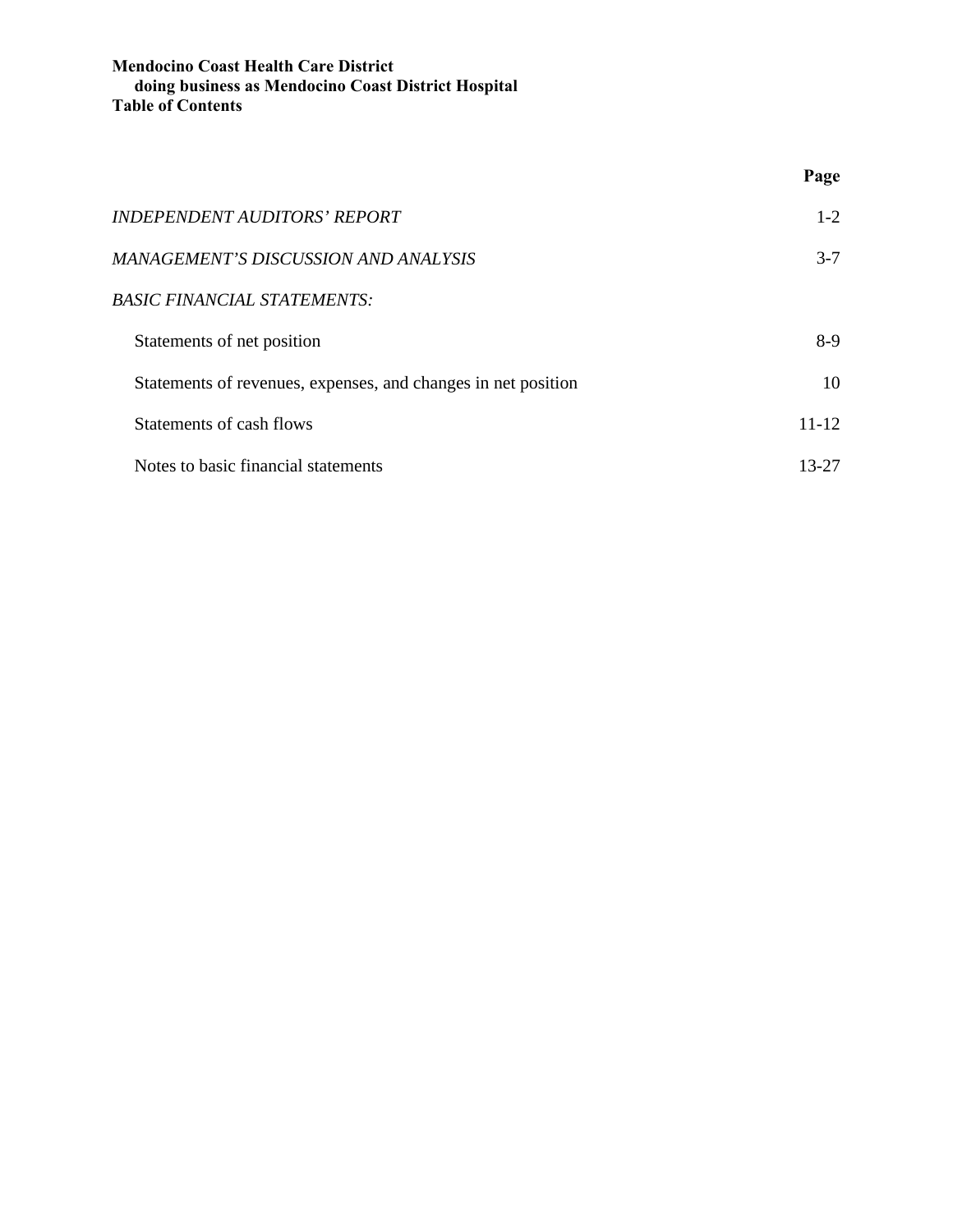

# INDEPENDENT AUDITORS' REPORT

Board of Directors Mendocino Coast Health Care District doing business as Mendocino Coast District Hospital Fort Bragg, California

#### **Report on the Financial Statements**

We have audited the accompanying financial statements of Mendocino Coast Health Care District doing business as Mendocino Coast District Hospital (the District) as of and for the years ended June 30, 2018 and 2017, and the related notes to the financial statements, which collectively comprise the District's basic financial statements as listed in the table of contents.

#### **Management's Responsibility for the Financial Statements**

Management is responsible for the preparation and fair presentation of these financial statements in accordance with accounting principles generally accepted in the United States of America; this includes the design, implementation, and maintenance of internal control relevant to the preparation and fair presentation of financial statements that are free from material misstatement, whether due to fraud or error.

#### **Auditors' Responsibility**

Our responsibility is to express an opinion on these financial statements based on our audits. We conducted our audits in accordance with auditing standards generally accepted in the United States of America. Those standards require that we plan and perform the audit to obtain reasonable assurance about whether the financial statements are free from material misstatement.

An audit involves performing procedures to obtain audit evidence about the amounts and disclosures in the financial statements. The procedures selected depend on the auditors' judgment, including the assessment of the risks of material misstatement of the financial statements, whether due to fraud or error. In making those risk assessments, the auditors consider internal control relevant to the entity's preparation and fair presentation of the financial statements in order to design audit procedures that are appropriate in the circumstances, but not for the purpose of expressing an opinion on the effectiveness of the entity's internal control. Accordingly, we express no such opinion. An audit also includes evaluating the appropriateness of accounting policies used and the reasonableness of significant accounting estimates made by management, as well as evaluating the overall presentation of the financial statements.

We believe that the audit evidence we have obtained is sufficient and appropriate to provide a basis for our audit opinion.

*1*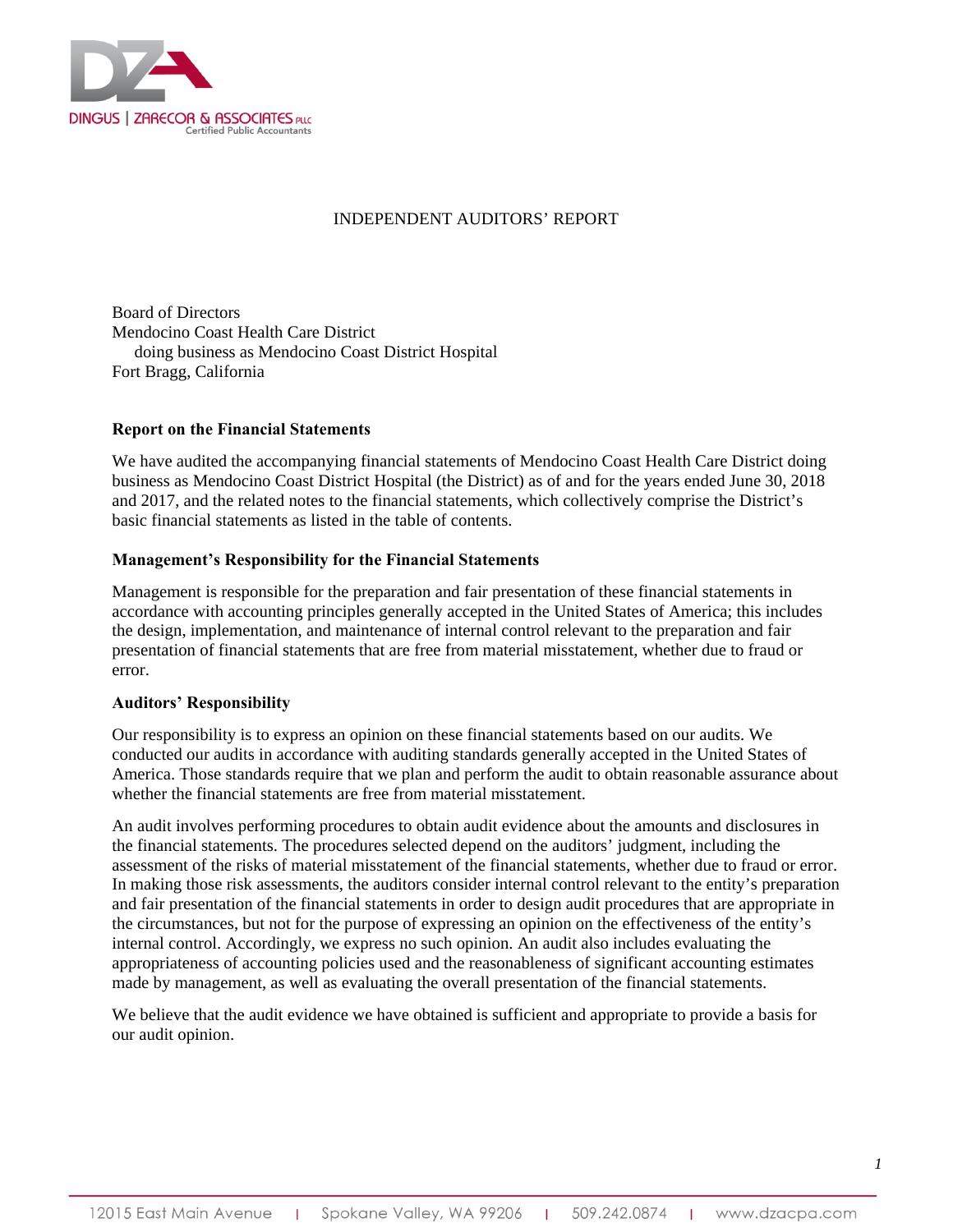# **Opinion**

In our opinion, the financial statements referred to above present fairly, in all material respects, the financial position of the District as of June 30, 2018 and 2017, and the changes in its financial position and cash flows for the years then ended in accordance with accounting principles generally accepted in the United States of America.

# **Other Matter**

# *Required Supplementary Information*

Accounting principles generally accepted in the United States of America require that the Management's Discussion and Analysis on pages 3 through 7 be presented to supplement the basic financial statements. Such information, although not a part of the basic financial statements, is required by the Governmental Accounting Standards Board who considers it to be an essential part of financial reporting for placing the basic financial statements in an appropriate operational, economic, or historical context.

We have applied certain limited procedures to the required supplementary information in accordance with auditing standards generally accepted in the United States of America, which consisted of inquiries of management about the methods of preparing the information and comparing the information for consistency with management's responses to our inquiries, the basic financial statements, and other knowledge we obtained during our audit of the basic financial statements. We do not express an opinion or provide any assurance on the information because the limited procedures do not provide us with sufficient evidence to express an opinion or provide any assurance.

*Dingus, Zarecor & Associates PLLC* 

Spokane Valley, Washington November 30, 2018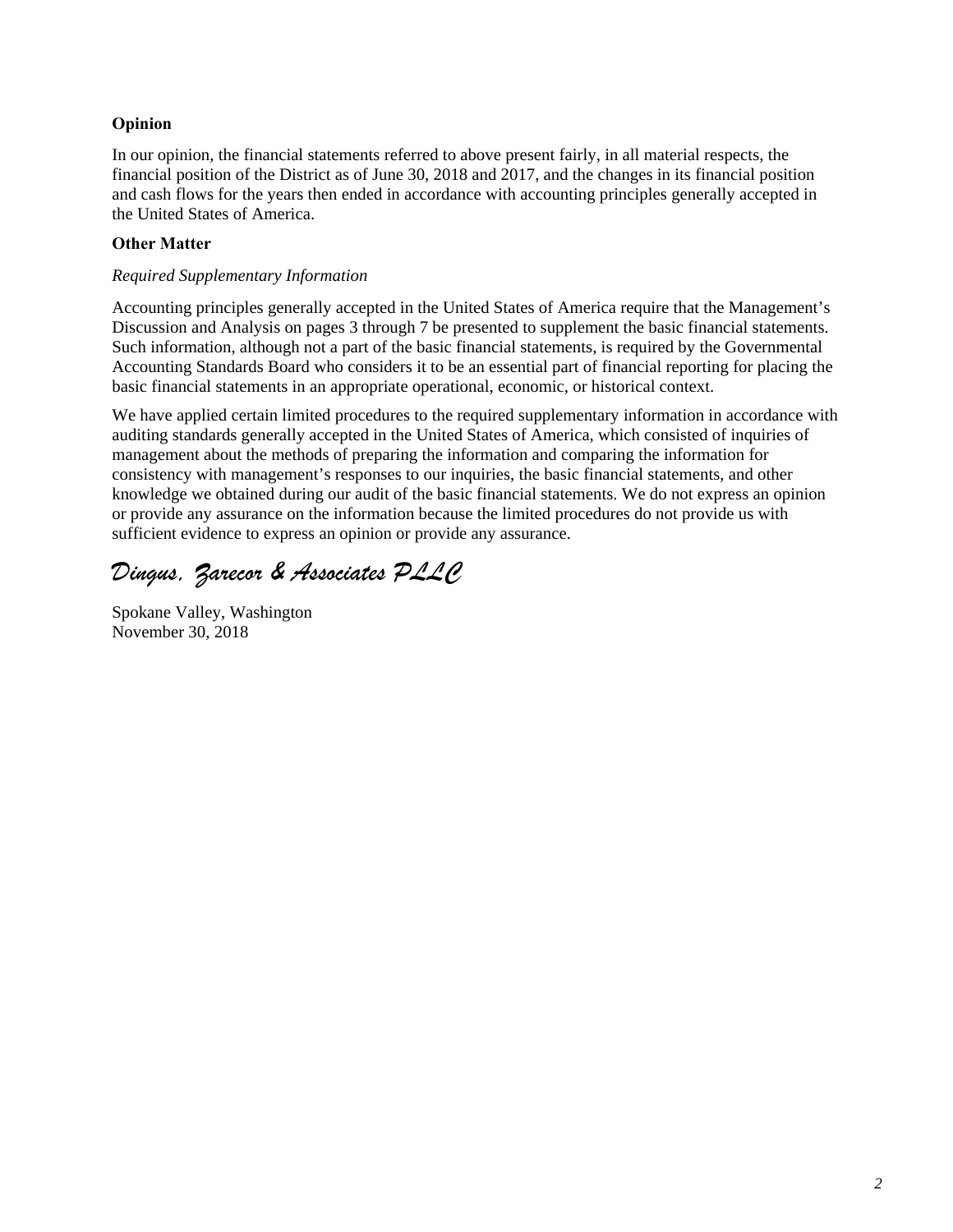Our discussion and analysis of Mendocino Coast Health Care District doing business as Mendocino Coast District Hospital's (the District) financial performance provides an overview of the District's financial activities for the years ended June 30, 2018 and 2017. Please read it in conjunction with the District's financial statements, which begin on page 8.

# *Financial Highlights*

- The District's net positon decreased by \$1.2 million or 13.8 percent in the fiscal year ended June 30, 2018 and decreased by \$0.7 million in the prior fiscal year ended June 30, 2017.
- The District reported an operating loss of \$2.4 million in the fiscal year ended June 30, 2018 and an operating loss of \$1.1 million in the prior fiscal year ended June 30, 2017. The operating loss in 2018 was a decrease in operating income of \$1.3 million from the 2017 prior year. The operating loss in 2017 was a decrease in operating income of \$3.2 million from the 2016 year.
- Nonoperating net revenues (expenses) increased by \$1.0 million in 2018 compared to 2017. Nonoperating net revenues (expenses) decreased by \$0.5 million in 2017 compared to 2016.

# *Using This Annual Report*

Financial statements are uniformly designed and presented in conformity with the provisions of GAAP (generally accepted accounting principles), and necessary for the fair evaluation of operations and the financial position of the District when looked at by various stakeholders. By reading and understanding these financial statements, stakeholders can determine if the District has made or lost money, where the money went and how the District stands financially. The District's financial statements consist of three statements — a Statement of Net Position; a Statement of Revenues, Expenses and Changes in Net Position; and a Statement of Cash Flows.

# **The Statement of Net Position**

The following Table 1 summarizes the more detailed statement on pages 8 and 9. The District's net position is the difference between its assets and liabilities. The District's net position decreased by \$1.2 million or 13.8 percent in 2018 and decreased by \$0.7 million or 7.6 percent in 2017, an unfavorable trend of a decreasing net position.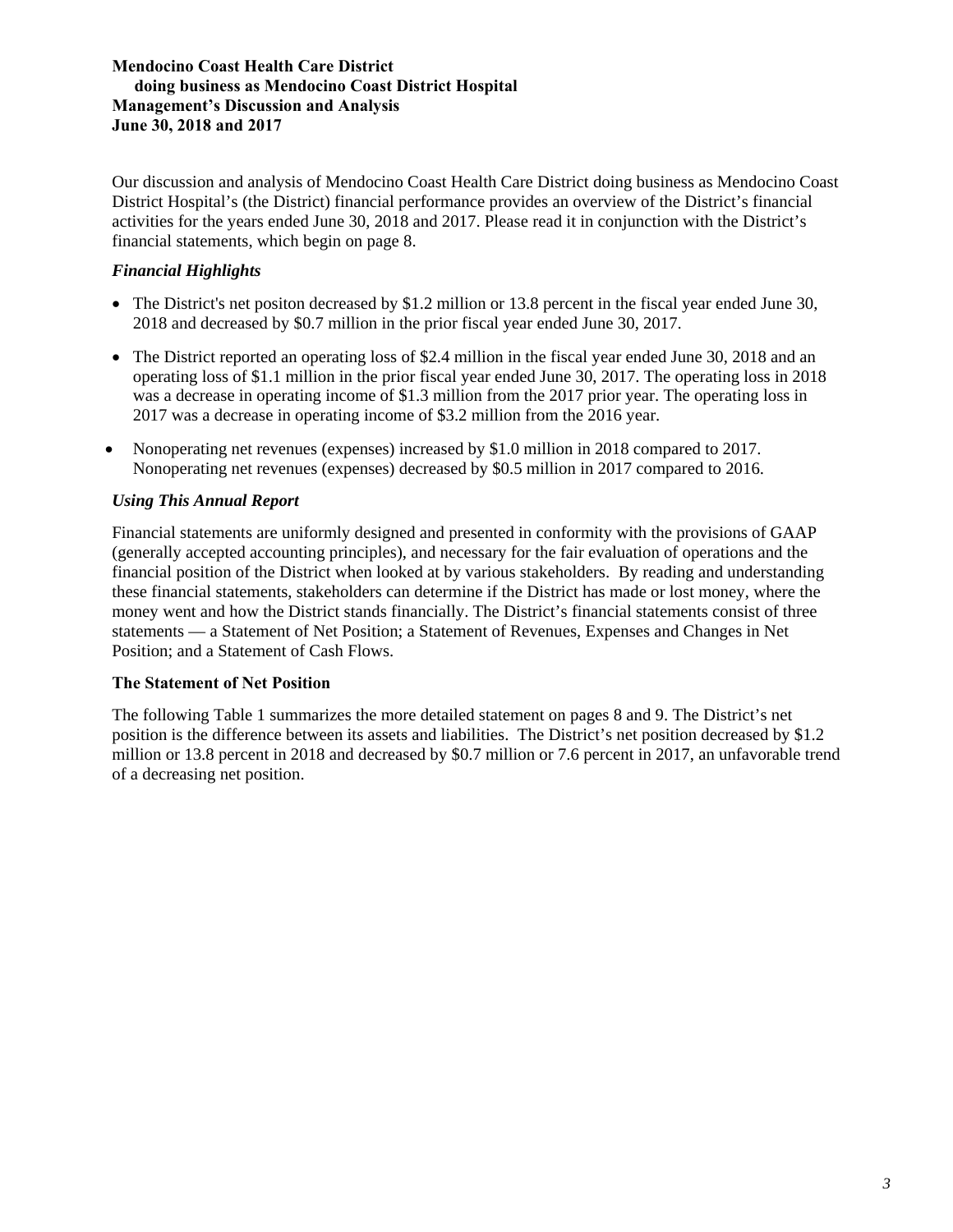|                                                                                 |   | 2018       |     | 2017         |               | 2016       |
|---------------------------------------------------------------------------------|---|------------|-----|--------------|---------------|------------|
| Assets                                                                          |   |            |     |              |               |            |
|                                                                                 |   |            |     |              |               |            |
| Current assets                                                                  | S | 12,663,314 | \$. | 14,262,968   | \$.           | 13,762,465 |
| Investments limited as to use in local agency investment fund                   |   | 4,280,051  |     | 4,226,086    |               | 3,998,601  |
| Cash and cash equivalents restricted or limited as to use, less current portion |   | 407,350    |     | 407,350      |               | 976,884    |
| Capital assets, net                                                             |   | 14,572,283 |     | 15,207,782   |               | 15,388,339 |
| Total assets                                                                    |   | 31,922,998 |     | 34, 104, 186 |               | 34,126,289 |
| Deferred outflows of resources                                                  |   | 520,001    |     | 568,750      |               |            |
| Total assets and deferred outflows of resources                                 | S | 32,442,999 | \$. | 34,672,936   | \$.           | 34,126,289 |
|                                                                                 |   |            |     |              |               |            |
| Liabilities                                                                     |   |            |     |              |               |            |
| Current liabilities                                                             | S | 13,364,768 | \$. | 12,984,246   | \$.           | 11,248,007 |
| Long-term debt, net of current maturities                                       |   | 11,486,238 |     | 12,885,393   |               | 13,350,618 |
| Total liabilities                                                               |   | 24,851,006 |     | 25,869,639   |               | 24,598,625 |
| $\rightarrow$ Vet position                                                      |   |            |     |              |               |            |
| Invested in capital assets, net of related debt                                 |   | 3,013,037  |     | 2,734,858    |               | 2,622,931  |
|                                                                                 |   |            |     |              |               |            |
| Unrestricted                                                                    |   | 4,578,956  |     | 6,068,439    |               | 6,904,733  |
| Total net position                                                              |   | 7,591,993  |     | 8,803,297    |               | 9,527,664  |
| Total liabilities and net position                                              | S | 32,442,999 | \$  | 34,672,936   | <sup>\$</sup> | 34,126,289 |
| Current ratio (current assets/current liabilities)                              |   | 0.9        |     | 1.1          |               | 1.2        |

The current ratio provides one measure of liquidity where higher values are favorable, comparing current assets to current liabilities. It is an indicator of the District having enough resources to meet its short-term obligations.



"Net capital assets" is a line item in the assets section of the statements of net position. This graph indicates the decreasing trend in the District's net capital assets (buildings and equipment). This trend suggests that the District is not keeping up in replacing its infrastructure.



AP (on the statements of net position) and cash (as detailed on the statements of cash flows) is graphically compared here. The relationship is that the decrease in cash is not due to a decrease in AP.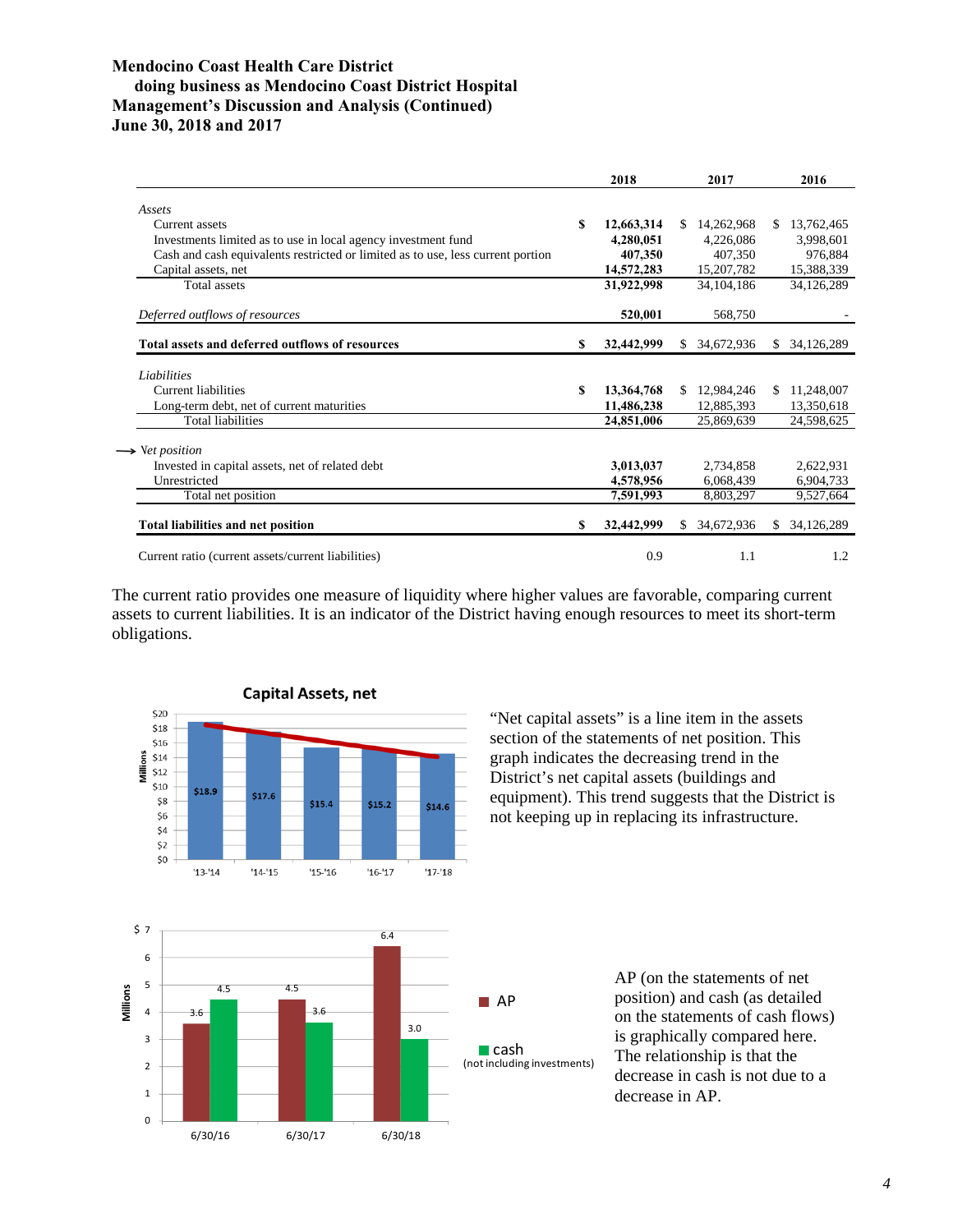$\rightarrow$ 

#### **The Statement of Revenues, Expenses, and Changes in Net Position**

Table 2 summarizes the more detailed statement on page 10. This statement provides annual financial performance, financial activities within a year. Financial performance is assessed by giving a summary of how the District incurred its revenues and expenses through both operating and nonoperating activities.

|                                                          | 2018         | 2017             | 2016            |
|----------------------------------------------------------|--------------|------------------|-----------------|
| Operating revenues:                                      |              |                  |                 |
| Net patient service revenue                              | \$53,639,509 | \$51,866,507     | \$52,426,560    |
| Other operating revenue                                  | 812,600      | 673,437          | 1,295,482       |
| Total operating revenues                                 | 54,452,109   | 52,539,944       | 53,722,042      |
| <i>Operating expenses:</i>                               |              |                  |                 |
| Salaries & Wages and Benefits                            | \$26,407,725 | \$25,948,038     | \$24,533,835    |
| Registry                                                 | 6,814,630    | 6,101,050        | 3,490,381       |
| Total personnel cost                                     | 33,222,355   | 32,049,088       | 28,024,216      |
| as a % of total operating revenues                       | 61%          | 61%              | 52%             |
| Supplies                                                 | 8,472,046    | 8,314,818        | 8,222,292       |
| Professional fees                                        | 7,875,143    | 6,570,308        | 6,920,688       |
| All other                                                | 7,263,924    | 6,697,138        | 8,439,275       |
| Total operating expenses                                 | 56,833,468   | 53,631,352       | 51,606,471      |
| <i>Operating income (loss)</i>                           | (2,381,359)  | (1,091,408)      | 2,115,571       |
| Nonoperating revenues (expenses)                         | 830,741      | (192,270)        | 327,683         |
| Capital contributions and gain on extinguishment of debt | 339,314      | 559,311          | 914,044         |
| Change in net position                                   | (1,211,304)  | \$<br>(724, 367) | \$<br>3,357,298 |

#### **Table 2: Operating Results and Changes in the District's Net Position**

The first component of the overall change in the District's net position is its operating income generally, the difference between net patient revenues and the expenses incurred to perform those services. The District reported an operating loss in both the years ended June 30, 2018 and June 30, 2017.

The District primarily provides its healthcare services through billing for those services. Healthcare reimbursement from various payers is much less than the gross charges; this difference allowing the differing payment methods from governmental and commercial insurance companies. Note 8 of the financial statements, net patient service revenues, goes into greater explanation. Net patient service revenues increased \$1.8 million or 3.4 percent in 2018 and increased \$0.6 million or 1.1 percent in 2017.

The District is service oriented, and as such, the largest expenditure of providing these healthcare services is the personnel cost. Compounding this cost is the nature of the services, requiring skilled and educated staff that is often in shortage both on a local and national level. The District also has a collective bargaining unit (union). Total personnel cost increased \$1.2 million or 3.7 percent in 2018 and increased \$4.0 million or 14.4 percent in 2017.

The District's next largest operating cost is supplies. Healthcare supplies are characteristically expensive due to the nature of the services provided. The District belongs to a group purchasing organization in the process of mitigating these costs. Total supply cost increased \$0.2 million or 1.9 percent in 2018 and increased \$0.1 million or 1.1 percent in 2017.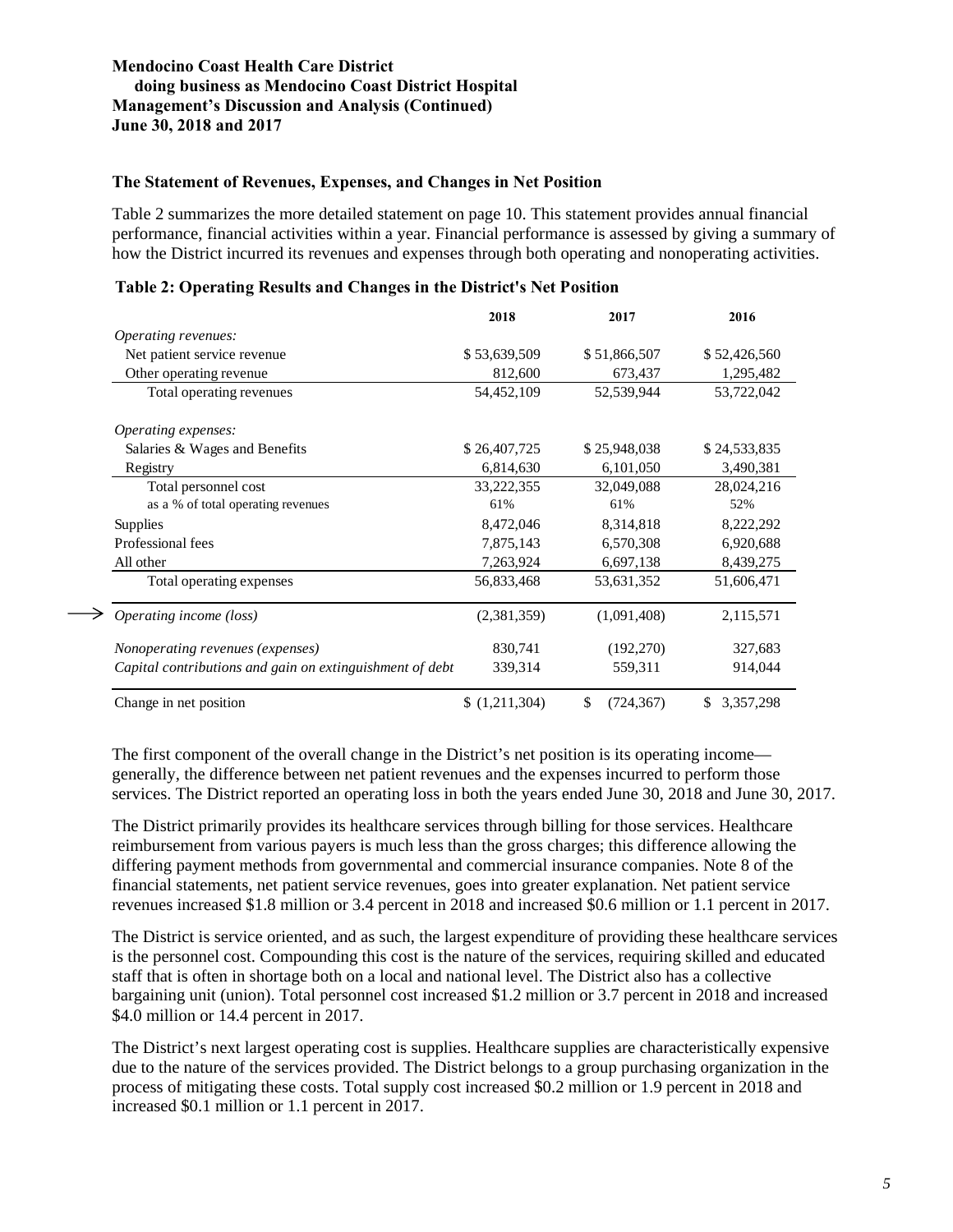The other primary expense components of these operating results are:

- An increase in professional fees of \$1.3 million or 19.9 percent in 2018, and a decrease of \$350,380 or 5.1 percent, in 2017.
- An increase in registry costs of \$0.7 million or 11.7 percent in 2018, and an increase of \$2.6 million or 74.8 percent, in 2017.
- An increase in purchased services costs of \$178,000 or 16.9 percent in 2018, and an increase of \$55,000 or 5.5 percent, in 2017.
- An increase in depreciation expense of \$55,000 or 3.8 percent in 2018, and a decrease of \$1.0 million or 40.6 percent in 2017.
- The District's level of uncompensated care provided in 2018 was \$269,000 and \$68,000 in 2017, or 0.5 percent and 0.1 percent of gross revenue, respectively. These are services provided for which no payment is expected.

In summary, the operating loss in both 2018 and 2017 is due to operating expenses increasing more than net patient service revenue.

# **The Statement of Cash Flows**

Table 3 summarizes the more detailed statements on pages 11 and 12. The statements of cash flows reports cash receipts, cash payments, and net changes in cash resulting from operations, investing, and financing activities. It provides answers to such questions as, "Where did cash come from?", "What was cash used for?", and "What was the change in cash balance during the reporting period?" There is an unfavorable decreasing trend in ending cash.

#### **Table 3: Statements of Cash Flows**

|                                                           | 2018        | 2017        | 2016        |
|-----------------------------------------------------------|-------------|-------------|-------------|
|                                                           |             |             |             |
| Beginning cash                                            | 3,622,886   | 4.460.648   | 3,183,967   |
| Net cash provided by operating activities                 | 563,104     | 1,446,007   | 2,511,149   |
| Net cash provided by noncapital financing activities      | 277,969     | 461.788     | 762,506     |
| Net cash used in capital and related financing activities | (1,402,853) | (2,518,072) | (1,982,545) |
| Net cash used in investing activities                     | (53,965)    | (227, 485)  | (14, 429)   |
|                                                           |             |             |             |
| Ending cash                                               | 3,007,141   | 3.622.886   | 4,460,648   |

The low level of net cash provided by operating activities in addition to the unfavorable decreasing trend of ending cash is of concern. Increasing net patient revenues and/or decreasing expenses will help improve the cash position.

#### **Other Economic Factors**

Competition from other hospitals and healthcare providers is a risk to the District's revenue. New or existing organizations try to carve out profitable segments of the District's business by expanding their marketing and/or facilities to meet the demand of healthcare in this area.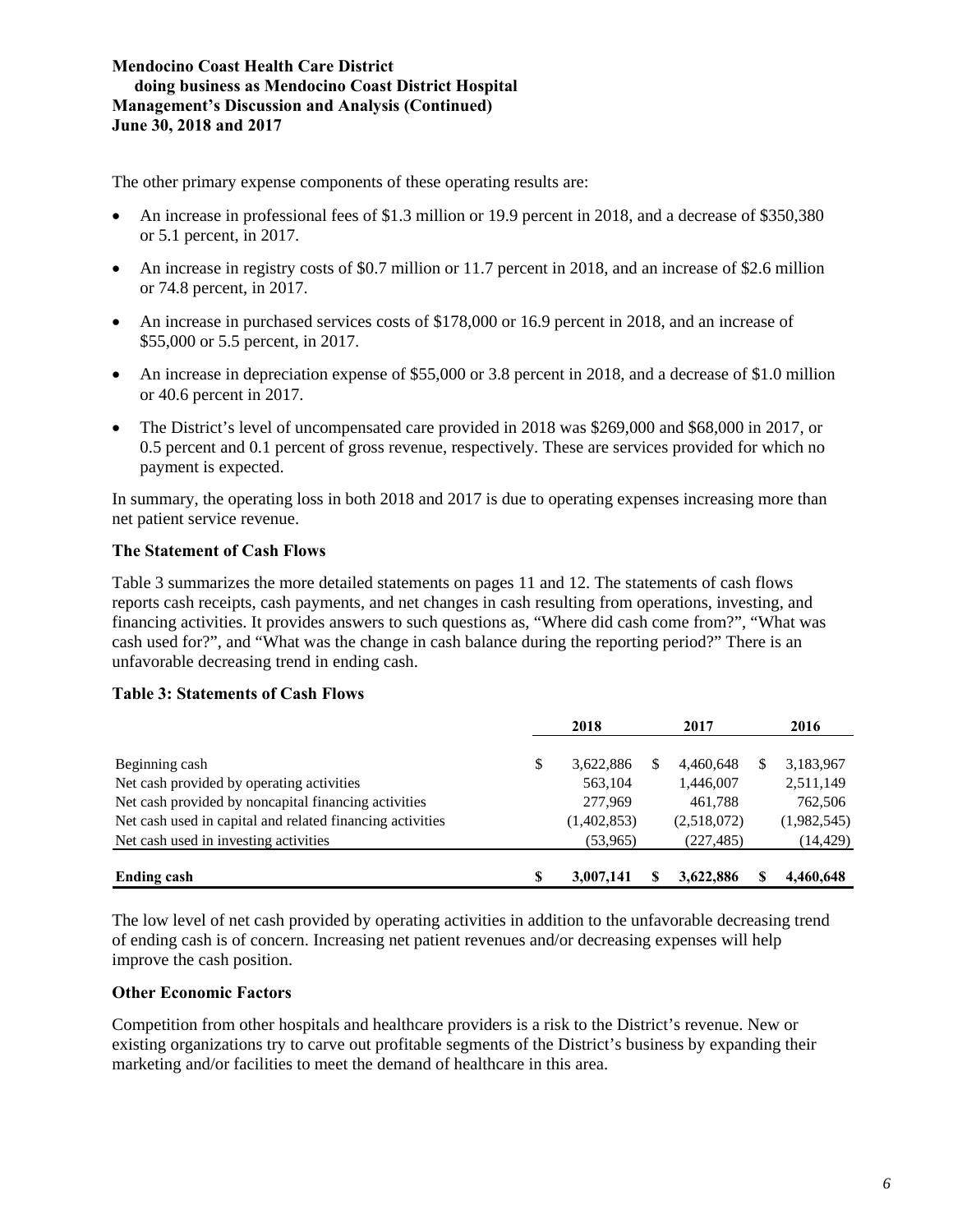# **Contacting the District's Financial Management**

This financial report is designed to provide our patients, suppliers, taxpayers, and creditors with a general overview of the District's finances and to show the District's accountability for the money it receives. If you have questions about this report or need additional information, contact the finance department.

Mendocino Coast District Hospital 700 River Drive Fort Bragg, California 95437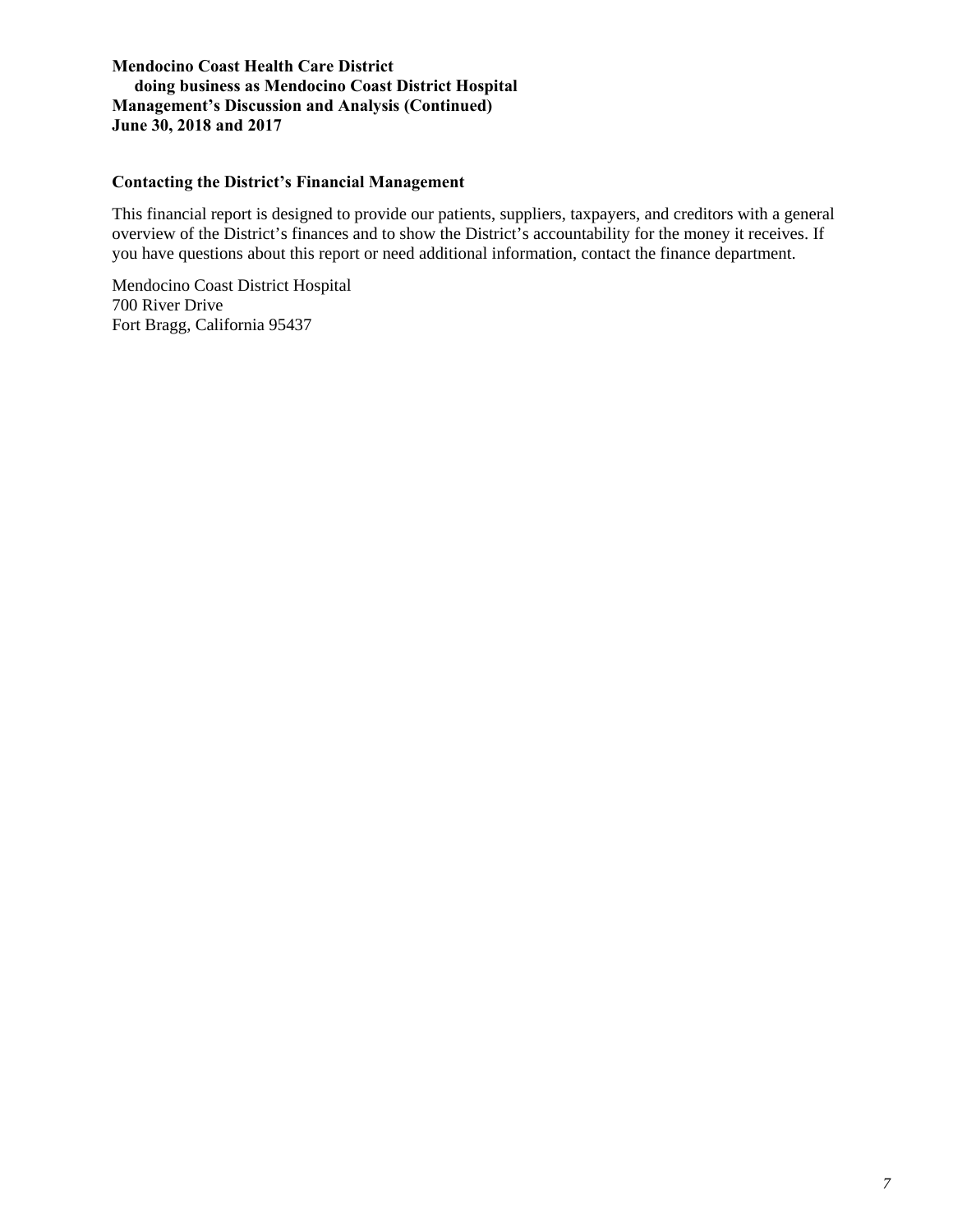# **Mendocino Coast Health Care District doing business as Mendocino Coast District Hospital Statements of Net Position June 30, 2018 and 2017**

| <b>ASSETS AND DEFERRED OUTFLOWS OF RESOURCES</b>                                | 2018             |     | 2017       |
|---------------------------------------------------------------------------------|------------------|-----|------------|
|                                                                                 |                  |     |            |
| Current assets                                                                  |                  |     |            |
| Cash and cash equivalents                                                       | \$<br>1,806,804  | \$. | 2,691,381  |
| Cash and cash equivalents restricted or limited as to use                       | 792,987          |     | 524,155    |
| Receivables:                                                                    |                  |     |            |
| Patient accounts                                                                | 5,152,985        |     | 6,603,536  |
| Estimated third-party payor settlements                                         | 2,061,339        |     | 727,380    |
| California Department of Health and Human Services                              | 791,608          |     | 1,732,027  |
| Other                                                                           | 756,296          |     | 555,975    |
| <b>Taxes</b>                                                                    | 70,390           |     | 65,424     |
| Inventories                                                                     | 811,360          |     | 833,535    |
| Prepaid expenses                                                                | 419,545          |     | 529,555    |
| Total current assets                                                            | 12,663,314       |     | 14,262,968 |
|                                                                                 |                  |     |            |
| Noncurrent assets                                                               |                  |     |            |
| Investments limited as to use in local agency investment fund                   | 4,280,051        |     | 4,226,086  |
| Cash and cash equivalents restricted or limited as to use, less current portion | 407,350          |     | 407,350    |
| Capital assets, net                                                             | 14,572,283       |     | 15,207,782 |
| Total noncurrent assets                                                         | 19,259,684       |     | 19,841,218 |
|                                                                                 |                  |     |            |
| Deferred outflows of resources, Bond refunding                                  | 520,001          |     | 568,750    |
|                                                                                 |                  |     |            |
| Total assets and deferred outflows of resources                                 | \$<br>32,442,999 | \$  | 34,672,936 |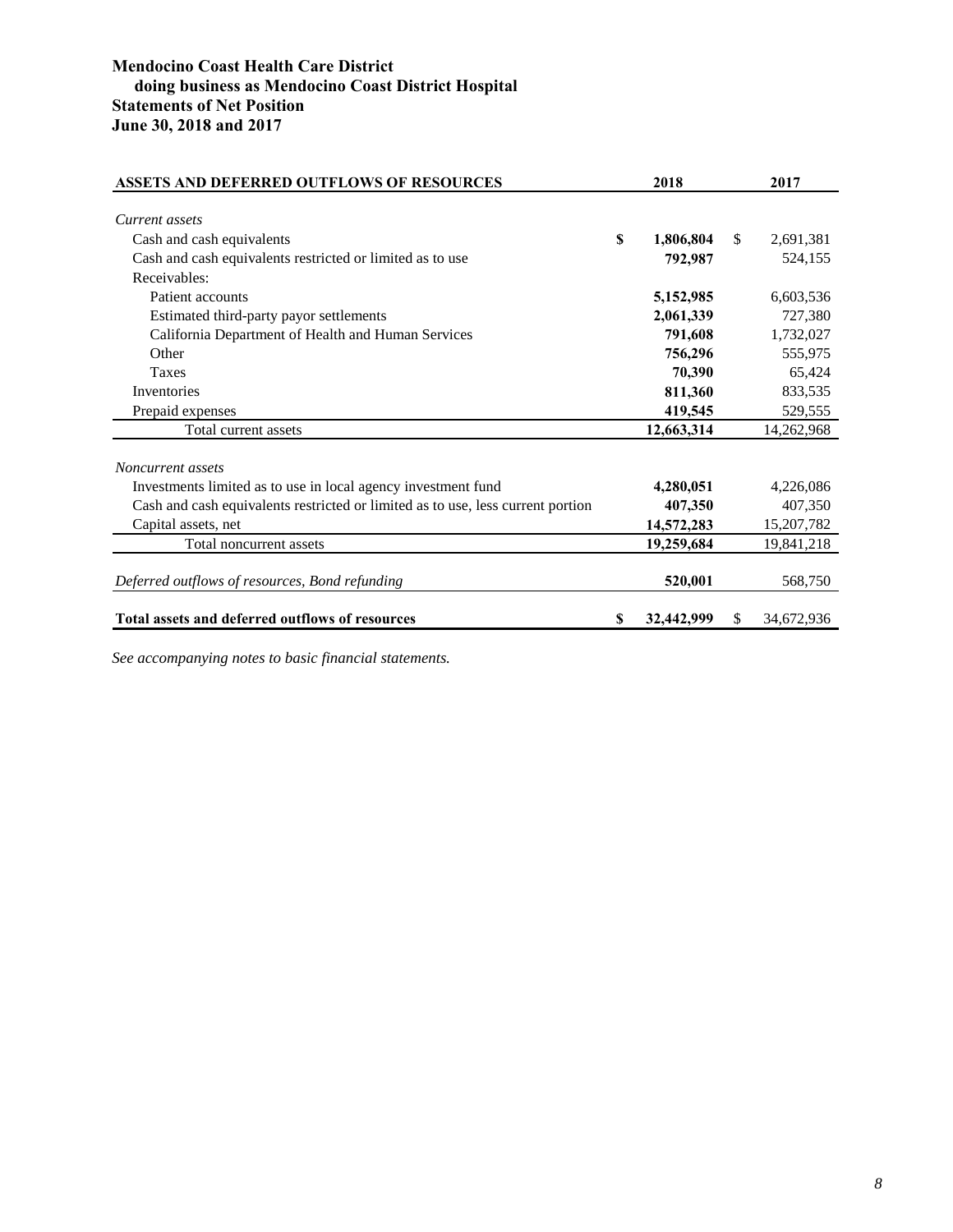# **Mendocino Coast Health Care District doing business as Mendocino Coast District Hospital Statements of Net Position (Continued) June 30, 2018 and 2017**

| <b>LIABILITIES AND NET POSITION</b>          | 2018             |     | 2017       |
|----------------------------------------------|------------------|-----|------------|
|                                              |                  |     |            |
| Current liabilities                          |                  |     |            |
| Accounts payable                             | \$<br>6,422,501  | \$. | 4,472,609  |
| Accrued compensation and related liabilities | 2,843,613        |     | 2,890,935  |
| Estimated third-party payor settlements      | 1,648,985        |     | 3,107,493  |
| Accrued interest                             | 1,120,700        |     | 1,193,974  |
| Current maturities of long-term debt         | 1,328,969        |     | 1,319,235  |
| Total current liabilities                    | 13,364,768       |     | 12,984,246 |
|                                              |                  |     |            |
| Noncurrent liabilities                       |                  |     |            |
| Long-term debt, less current maturities      | 11,486,238       |     | 12,885,393 |
|                                              |                  |     |            |
| <b>Total liabilities</b>                     | 24,851,006       |     | 25,869,639 |
|                                              |                  |     |            |
| Net position                                 |                  |     |            |
| Net investment in capital assets             | 3,013,037        |     | 2,734,858  |
| Unrestricted                                 | 4,578,956        |     | 6,068,439  |
| Total net position                           | 7,591,993        |     | 8,803,297  |
|                                              |                  |     |            |
| <b>Total liabilities and net position</b>    | \$<br>32,442,999 | \$  | 34,672,936 |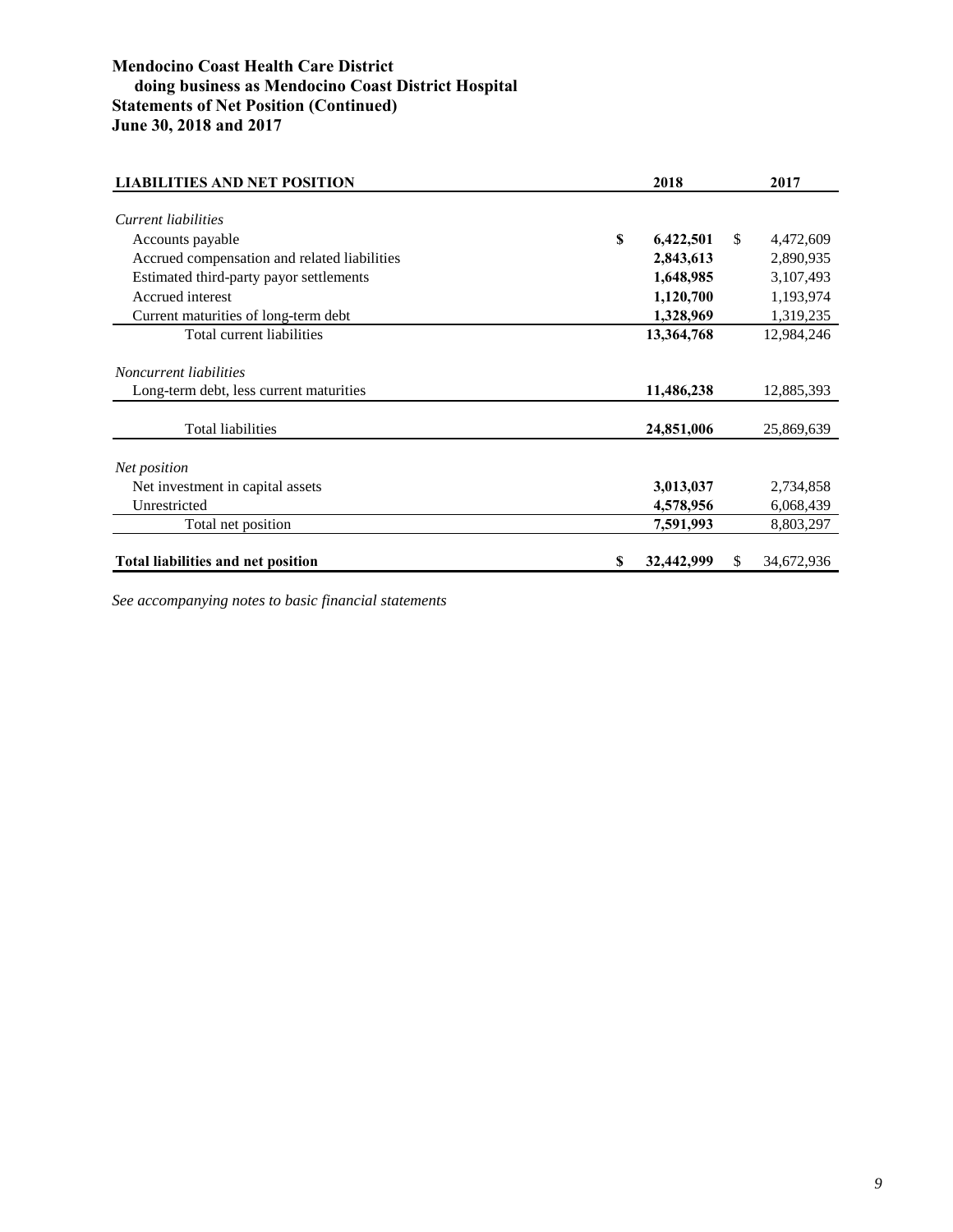# **Mendocino Coast Health Care District doing business as Mendocino Coast District Hospital Statements of Revenues, Expenses, and Changes in Net Position Years Ended June 30, 2018 and 2017**

|                                                 | 2018             | 2017             |
|-------------------------------------------------|------------------|------------------|
| <b>Operating revenues</b>                       |                  |                  |
| Net patient service revenue                     | \$<br>53,639,509 | \$<br>51,866,507 |
| Other revenue                                   | 812,600          | 673,437          |
| Total operating revenues                        | 54,452,109       | 52,539,944       |
| Operating expenses                              |                  |                  |
| Salaries and wages                              | 19,922,700       | 19,351,726       |
| Employee benefits                               | 6,485,025        | 6,596,312        |
| Professional fees                               | 7,875,143        | 6,570,308        |
| Registry                                        | 6,814,630        | 6,101,050        |
| Purchased services                              | 1,233,737        | 1,055,008        |
| Supplies                                        | 8,472,046        | 8,314,818        |
| Depreciation                                    | 1,511,526        | 1,456,629        |
| Repairs and maintenance                         | 937,924          | 876,336          |
| <b>Utilities</b>                                | 805,686          | 823,391          |
| Leases and rentals                              | 550,046          | 541,807          |
| Insurance                                       | 541,866          | 505,474          |
| Other                                           | 1,683,139        | 1,438,493        |
| Total operating expenses                        | 56,833,468       | 53,631,352       |
|                                                 |                  |                  |
| Operating loss                                  | (2,381,359)      | (1,091,408)      |
| Nonoperating revenues (expenses)                |                  |                  |
| Taxation for operations                         | 831,003          | 805,563          |
| Taxation for debt service                       | 512,895          | 332,592          |
| Interest expense                                | (513, 157)       | (736, 975)       |
| Bond issuance costs                             |                  | (593, 450)       |
| Total nonoperating revenues (expenses), net     | 830,741          | (192,270)        |
| Excess of expenses before capital contributions | (1,550,618)      | (1,283,678)      |
| Capital contributions                           | 339,314          | 559,311          |
| Change in net position                          | (1,211,304)      | (724, 367)       |
| Net position, beginning of year                 | 8,803,297        | 9,527,664        |
| Net position, end of year                       | \$<br>7,591,993  | \$<br>8,803,297  |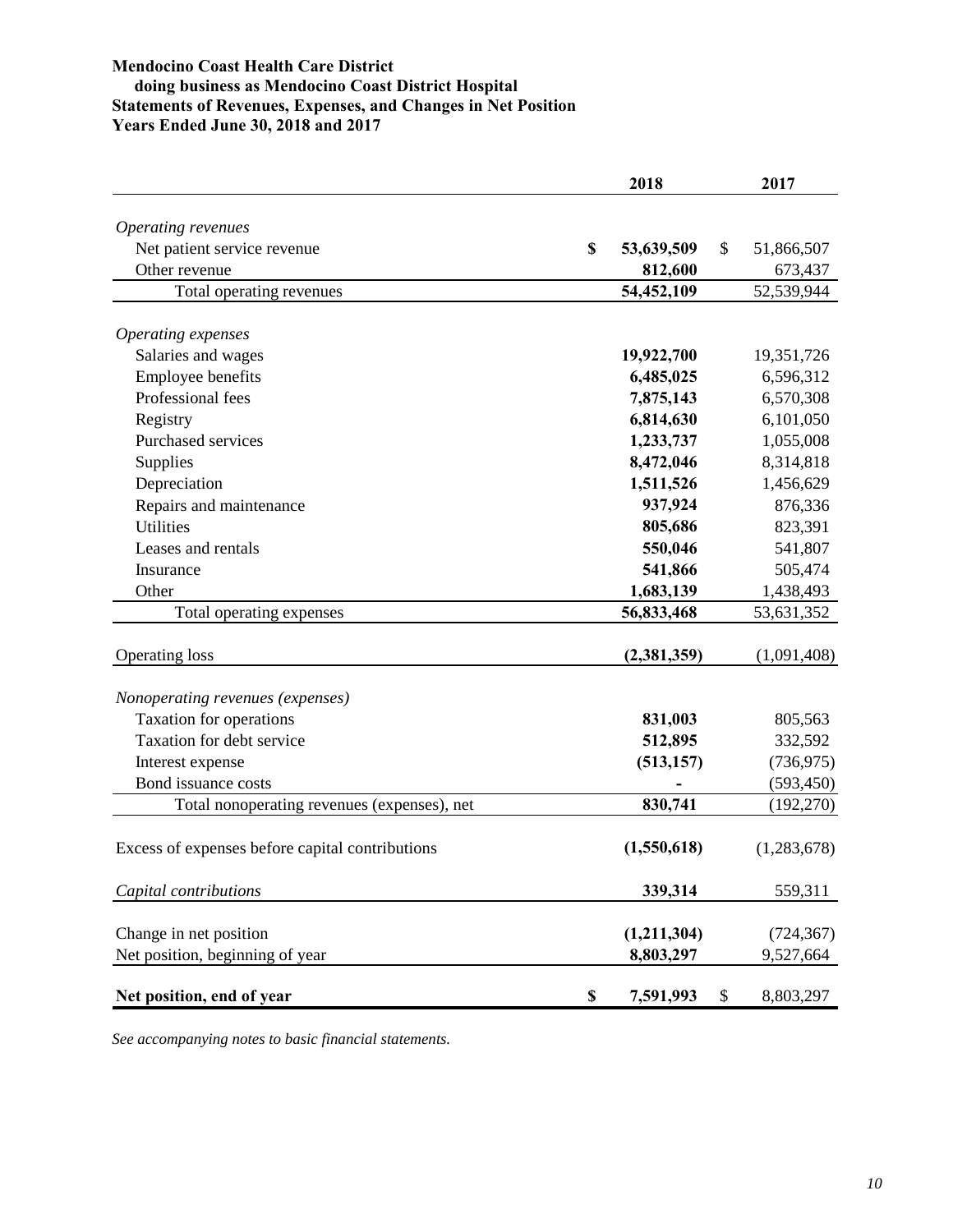# **Mendocino Coast Health Care District doing business as Mendocino Coast District Hospital Statements of Cash Flows Years Ended June 30, 2018 and 2017**

|                                                           | 2018             | 2017             |
|-----------------------------------------------------------|------------------|------------------|
| <b>Increase (Decrease) in Cash and Cash Equivalents</b>   |                  |                  |
| Cash flows from operating activities                      |                  |                  |
| Receipts from and on behalf of patients                   | \$<br>53,238,012 | \$<br>51,967,588 |
| Other receipts                                            | 612,279          | 232,424          |
| Medicare electronic health records incentive              |                  | 604,956          |
| Payments to and on behalf of employees                    | (26, 455, 047)   | (26,089,053)     |
| Payments to suppliers and contractors                     | (26, 832, 140)   | (25,269,908)     |
| Net cash provided by operating activities                 | 563,104          | 1,446,007        |
| Cash flows from noncapital financing activities           |                  |                  |
| District tax receipts for maintenance and operations      | 826,037          | 800,778          |
| Principal payments on long-term debt                      | (500, 267)       | (280, 820)       |
| Interest paid                                             | (47, 801)        | (58,170)         |
| Net cash provided by noncapital financing activities      | 277,969          | 461,788          |
|                                                           |                  |                  |
| Cash flows from capital and related financing activities  |                  |                  |
| District tax receipts for bond principal and interest     | 512,895          | 332,592          |
| Capital contributions                                     | 339,314          | 559,311          |
| Principal payments on long-term debt                      | (818,968)        | (722, 102)       |
| Bond issuance costs                                       |                  | (593, 450)       |
| Interest paid                                             | (560, 067)       | (818, 351)       |
| Purchase of capital assets                                | (876, 027)       | (1,276,072)      |
| Net cash used in capital and related financing activities | (1,402,853)      | (2,518,072)      |
| Cash flows from investing activities                      |                  |                  |
| Purchase of investments in local agency investment fund   | (53,965)         | (227, 485)       |
| Net cash used in investing activities                     | (53, 965)        | (227, 485)       |
|                                                           |                  |                  |
| Net decrease in cash and cash equivalents                 | (615,745)        | (837,762)        |
| Cash and cash equivalents, beginning of year              | 3,622,886        | 4,460,648        |
| Cash and cash equivalents, end of year                    | 3,007,141<br>\$  | \$<br>3,622,886  |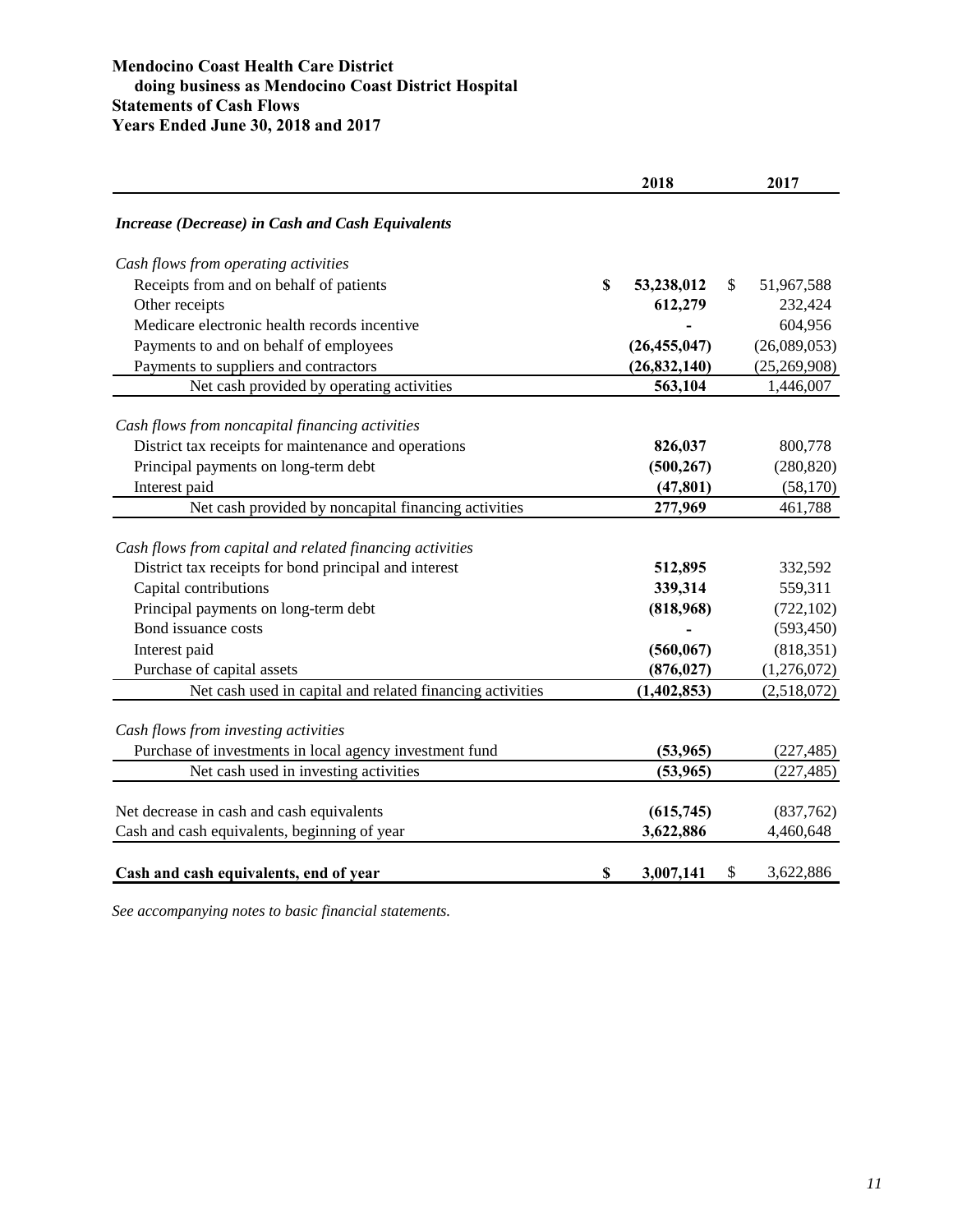#### **Mendocino Coast Health Care District doing business as Mendocino Coast District Hospital Statements of Cash Flows (Continued) Years Ended June 30, 2018 and 2017**

|                                                                                                | 2018              |               | 2017        |
|------------------------------------------------------------------------------------------------|-------------------|---------------|-------------|
| <b>Reconciliation of Cash and Cash Equivalents to the</b><br><b>Statements of Net Position</b> |                   |               |             |
| Cash and cash equivalents                                                                      | \$<br>1,806,804   | \$            | 2,691,381   |
| Cash and cash equivalents restricted or limited as to use, current                             | 792,987           |               | 524,155     |
| Cash and cash equivalents restricted or limited as to use, long-term                           | 407,350           |               | 407,350     |
| Total cash and cash equivalents                                                                | \$<br>3,007,141   | \$            | 3,622,886   |
| <b>Reconciliation of Operating Loss to Net Cash</b><br><b>Provided by Operating Activities</b> |                   |               |             |
| <b>Operating loss</b>                                                                          | \$<br>(2,381,359) | <sup>\$</sup> | (1,091,408) |
| Adjustments to reconcile operating loss to net cash                                            |                   |               |             |
| provided by operating activities                                                               |                   |               |             |
| Depreciation                                                                                   | 1,511,526         |               | 1,456,629   |
| Provision for bad debts                                                                        | 1,878,991         |               | 1,333,832   |
| Decrease (increase) in assets:                                                                 |                   |               |             |
| Receivables:                                                                                   |                   |               |             |
| Patient accounts                                                                               | (428, 440)        |               | (2,511,587) |
| Estimated third-party payor settlements                                                        | (1,333,959)       |               | 88,493      |
| California Department of Health and Human Services                                             | 940,419           |               | 107,786     |
| Medicare electronic health records incentive                                                   |                   |               | 604,956     |
| Other                                                                                          | (200, 321)        |               | (441, 013)  |
| Inventories                                                                                    | 22,175            |               | (33, 164)   |
| Prepaid expenses                                                                               | 110,010           |               | 86,751      |
| Increase (decrease) in liabilities:                                                            |                   |               |             |
| Accounts payable                                                                               | 1,949,892         |               | 903,190     |
| Accrued compensation and related liabilities                                                   | (47, 322)         |               | (141, 015)  |
| Estimated third-party payor settlements                                                        | (1,458,508)       |               | 1,082,557   |
| Net cash provided by operating activities                                                      | \$<br>563,104     | \$            | 1,446,007   |

#### *Noncash Financing Activities*

During the year ended June 30, 2017, the District refunded its 1996, 2010, and a portion of its 2009 revenue bonds in the amount of \$5,745,000 with a premium of \$787,588 through the issuance of 2016 revenue bonds. The District also refunded its 2000 general obligation bonds in the amount of \$4,125,000 through the issuance of the 2016 general obligation bonds.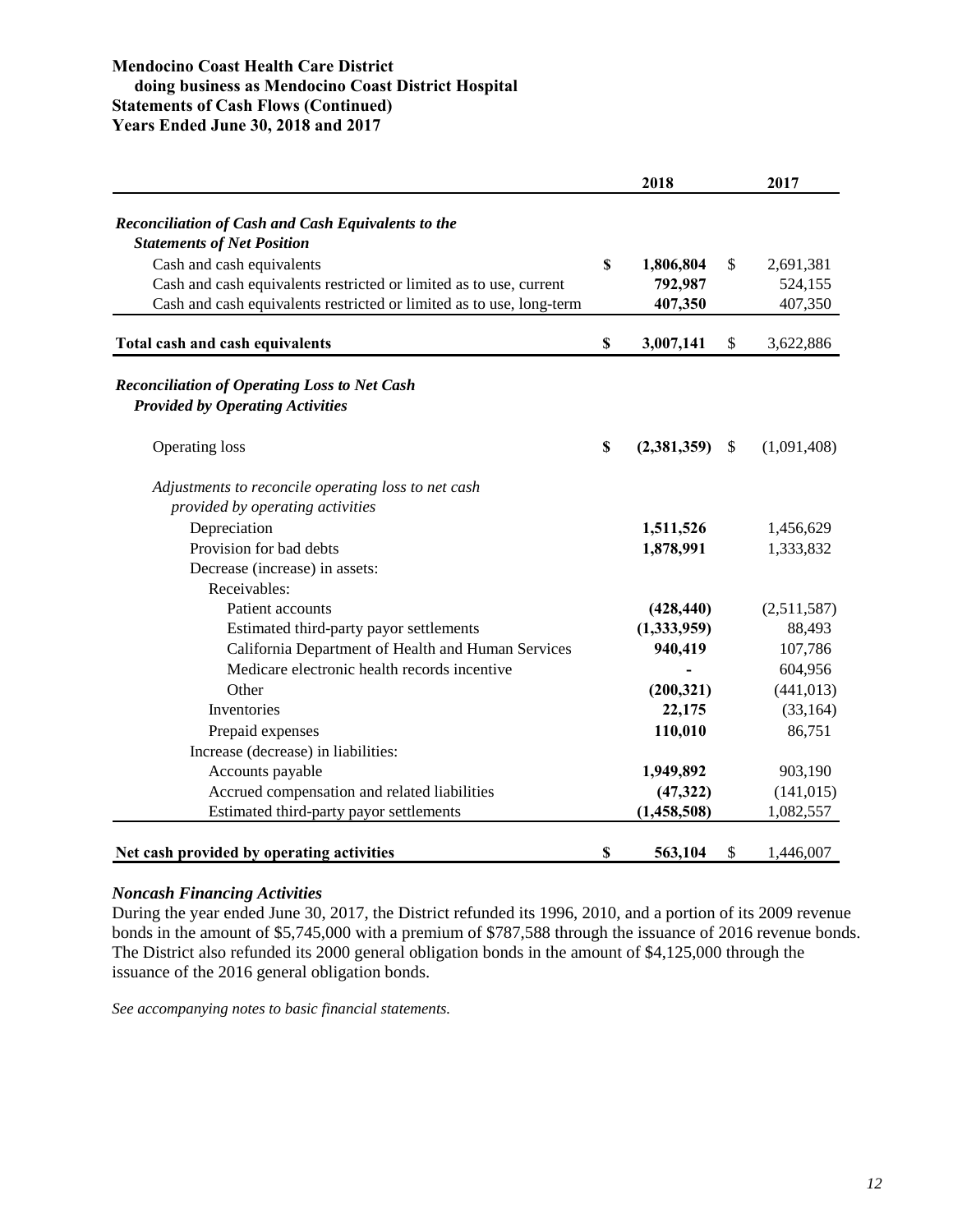# **1. Reporting Entity and Summary of Significant Accounting Policies:**

#### **a. Reporting Entity**

Mendocino Coast Health Care District doing business as Mendocino Coast District Hospital (the District) is comprised of two separate divisions, a hospital division and a home health/hospice division, both of which are wholly owned by the District, a public entity organized under Local Hospital District Law as set forth in the Health and Safety Code of the State of California. The District is a political subdivision of the State of California and is generally not subject to federal or state income taxes. The District is governed by a five member Board of Directors, elected from within the district to specified terms of office. The District's hospital and offices are located in Fort Bragg, California.

The District is a critical access hospital with 25 set-up acute-care beds. Services offered by the District include medical, swing bed, surgical, labor/delivery and nursery care, 24-hour emergency, laboratory, imaging services, orthopedics, oncology, physical therapy, home health, cardiac rehabilitation, and clinics. Members of the medical staff include specialist in emergency medicine, family practice, general surgery, radiology, and inpatient hospitalization.

The District has no significant component units.

#### **b. Summary of Significant Accounting Policies**

*Use of estimates* – The preparation of financial statements in conformity with accounting principles generally accepted in the United States of America requires management to make estimates and assumptions that affect the reported amounts of assets and liabilities and disclosure of contingent assets and liabilities at the date of the financial statements and the reported amounts of revenues and expenses during the reporting period. Actual results could differ from those estimates.

*Enterprise fund accounting* – The District's accounting policies conform to accounting principles generally accepted in the United States of America as applicable to proprietary funds of governments. The District uses enterprise fund accounting. Revenues and expenses are recognized on the accrual basis using the economic resources measurement focus.

*Risk Management* – The District is exposed to various risks of loss from torts; theft of, damage to, and destruction of assets; business interruption; errors and omissions; employee injuries and illnesses; natural disasters; and medical malpractice. Commercial insurance coverage is purchased for claims arising from such matters.

*Cash and Cash Equivalents and Investments* – The District considers cash and cash equivalents to include certain investments in highly liquid debt instruments with an original maturity date of 90 days or less.

*Inventories* – Inventories are stated at cost on the first-in, first-out method. Inventories consist of pharmaceutical, medical, surgical, and other supplies used in the operation of the District.

*Prepaid expenses* – Prepaid expenses are expenses paid during the year relating to expenses incurred in future periods. Prepaid expenses are amortized over the expected benefit period of the related expense.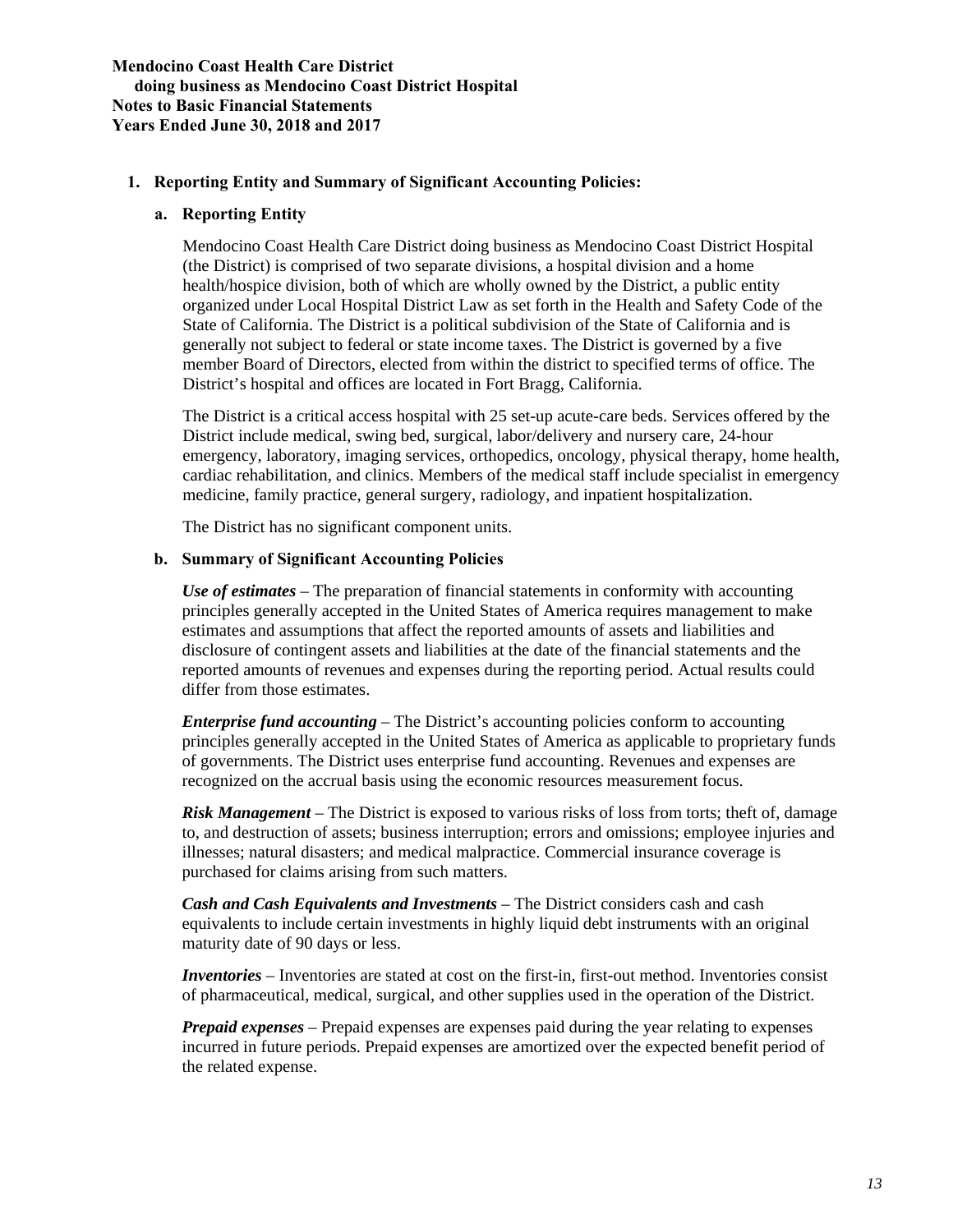# **1. Reporting Entity and Summary of Significant Accounting Policies (continued):**

#### **b. Summary of Significant Accounting Policies (continued)**

*Accrued compensated absences* – The District's employees earn paid time off (PTO) for vacation, holidays, and short-term illnesses based upon years of service. The related liability is accrued during the period in which it is earned. The District's policy is to permit employees to accumulate up to 400 hours of accrued compensated absences. The District may pay accrued vacation absences upon termination if proper notice and termination procedures are followed. As of June 30, 2018 and 2017, the District has an accrued compensated absence liability of \$1,173,087 and \$1,294,330, respectively.

*Net position* – Net position of the District is classified into three components. *Net investment in capital assets* consists of capital assets net of accumulated depreciation, and is reduced by the current balances of any outstanding borrowings used to finance the purchase or construction of those assets. *Restricted net position* is noncapital net position that must be used for a particular purpose, as specified by creditors, grantors, or contributors external to the District. The District had no restricted net position as of June 30, 2018 and 2017. *Unrestricted net position* is remaining net position that does not meet the definition of *net investment in capital assets* or *restricted net position*.

*Operating Revenues and Expenses* – The District's statements of revenues, expenses, and changes in net position distinguish between operating and nonoperating revenues and expenses. Operating revenues result from exchange transactions associated with providing healthcare services, which is the District's principal activity. Operating expenses are all expenses incurred to provide healthcare services, other than financing costs. Nonoperating revenues and expenses are those transactions not considered directly linked to providing healthcare services.

*Restricted resources* – When the District has both restricted and unrestricted resources available to finance a particular program, it is the District's policy to use restricted resources before unrestricted resources.

*Grants and contributions –* From time to time, the District receives grants from the state of California and others, as well as contributions from individuals and private organizations. Revenues from grants and contributions (including contributions of capital assets) are recognized when all eligibility requirements are met. Grants and contributions may be restricted for specific operating purposes or for capital purposes. Amounts that are restricted to specific capital acquisitions are reported after nonoperating revenues and expenses. Grants that are for specific projects or purposes related to the District's operating activities are reported as operating revenue. Grants that are used to subsidize operating deficits are reported as nonoperating revenue. Contributions, except for capital contributions, are reported as nonoperating revenue.

*Reclassifications* – Certain amounts have been reclassified in the 2017 financial statements in order to be consistent with the 2018 financial statements. These reclassifications had no effect on the previously reported change in net position.

*Subsequent Events* – Subsequent events have been reviewed through November 30, 2018, the date on which the financial statements were available to be issued.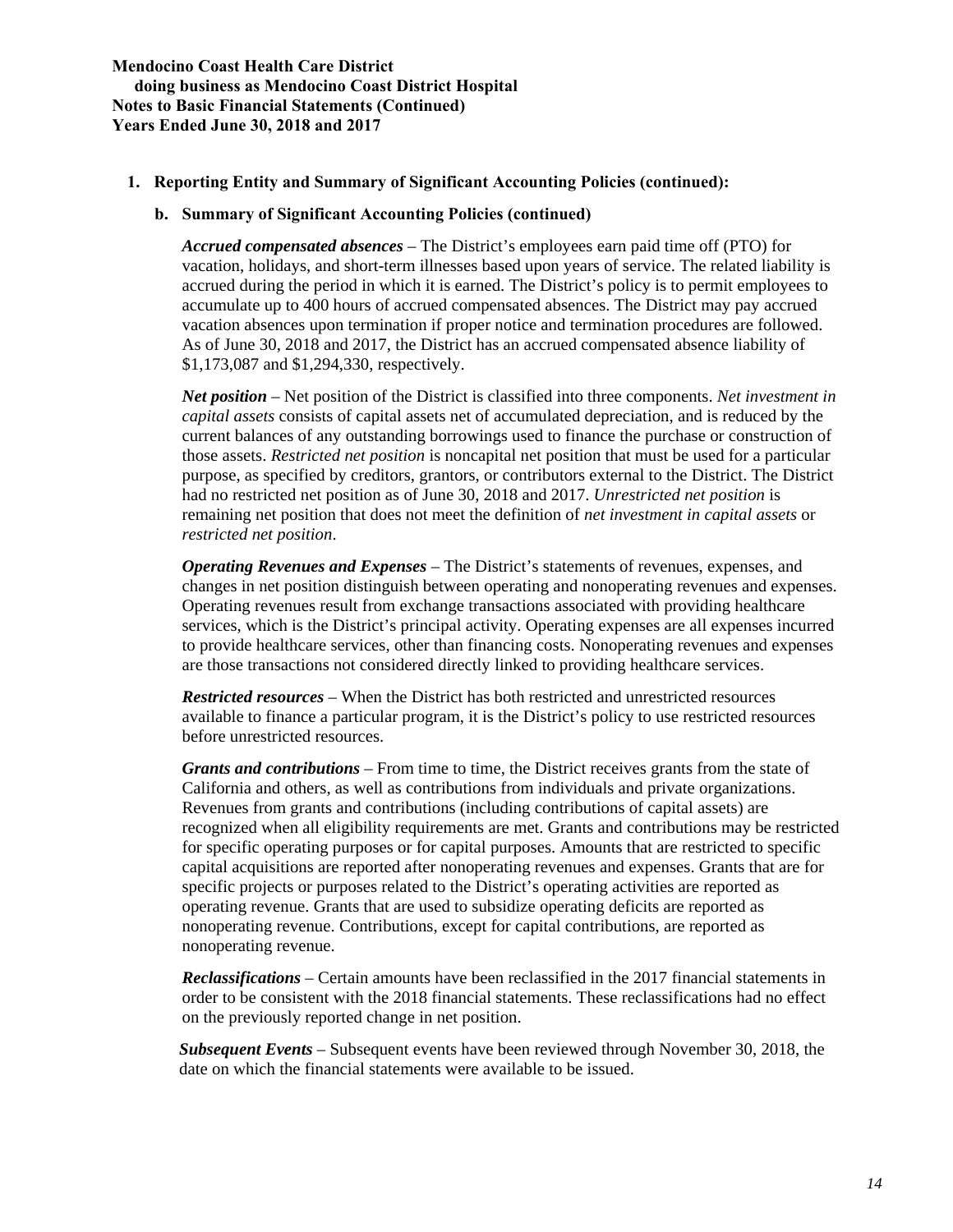## **1. Reporting Entity and Summary of Significant Accounting Policies (continued):**

#### **b. Summary of Significant Accounting Policies (continued)**

*Upcoming accounting standard pronouncements* **‒** In November 2016, the Governmental Accounting Standards Board (GASB) issued Statement No. 83, *Certain Asset Retirement Obligations*, which addresses accounting and financial reporting for certain asset retirement obligations (AROs). An ARO is a legally enforceable liability associated with the retirement of a tangible capital asset. Specifically, this statement requires a government entity with legal obligations to perform future asset retirement activities related to its tangible capital assets to recognize a liability based on the guidance in this statement. This statement establishes criteria for determining the timing and pattern of recognition of a liability and a corresponding deferred outflow of resources for AROs. The determination of when a liability is incurred should be based on the occurrence of external laws, regulations, contracts, or court judgments, together with the occurrence of an internal event obligating a government entity to perform asset retirement activities. This statement requires the measurement of an ARO to be based on the best estimate of the current value of outlays expected to be incurred. The new guidance is effective for the District's year ending June 30, 2019. The District has not elected to implement this statement early; however, management is still evaluating the impact, if any, of this statement in the year of adoption.

In June 2017, the GASB issued Statement No. 87, *Leases*, which increases the usefulness of governments' financial statements by requiring recognition of certain lease assets and liabilities for leases previously classified as operating leases and recognized as inflows of resources or outflows of resources based on the payment provisions of the contract. It establishes a single model for lease accounting based on the foundational principle that leases are financings of the right to use an underlying asset. Under this statement, a lessee is required to recognize a lease payable and a right to use asset, thereby enhancing the relevance and consistency of information about governments' leasing activities. The new guidance is effective for the District's year ending June 30, 2021, although earlier application is encouraged. The District has not elected to implement this statement early; however, management is still evaluating the impact, if any, of this statement in the year of adoption.

In March 2018, the GASB issued Statement No. 88, *Certain Disclosures Related to Debt, Including Direct Borrowing and Direct Placements*, to improve the information that is disclosed in governmental entity financial statements related to debt, including direct borrowing and direct placements. It also clarifies which liabilities government entities should include when disclosing information related to debt. The statement defines debt and requires additional essential information related to debt to be disclosed in the notes to financial statements, including unused lines of credit, assets pledged as collateral for the debt, and terms specified in debt agreements related to significant events of default with finance-related consequences, significant termination events with finance-related consequences, and significant subjective acceleration clauses. This statement also requires that existing and additional information be provided for direct borrowings and direct placement of debt separately from other debt. The new guidance is effective for the District's year ending June 30, 2019, although earlier application is encouraged. The District has not elected to implement this statement early; however, management is still evaluating the impact, if any, of this statement in the year of adoption.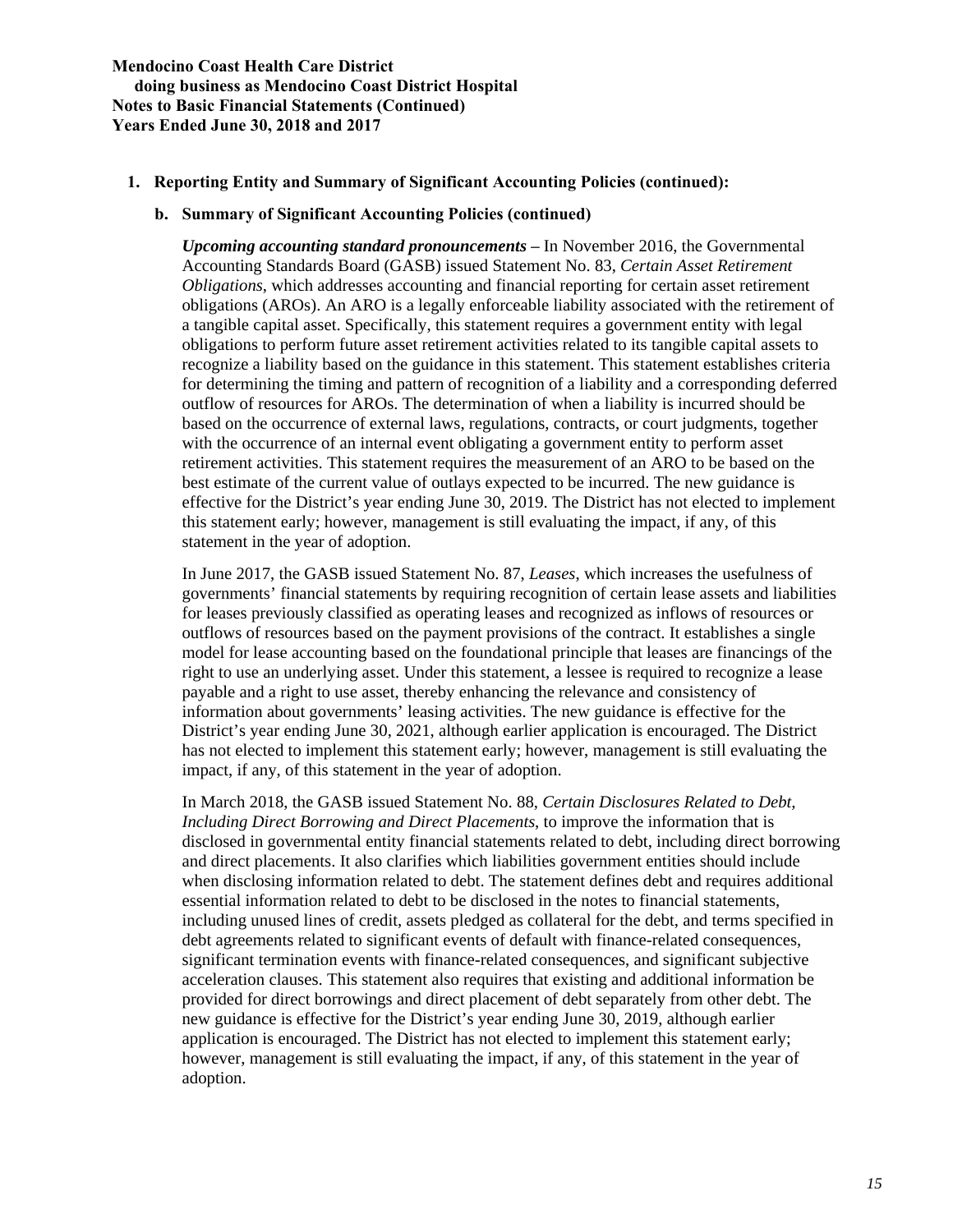#### **2. Bank Deposits and Investments:**

As of June 30, 2018 and 2017, the District had amounts on deposit in various financial institutions in the form of operating cash and cash equivalents. All of these funds were collateralized in accordance with the California Government Code (CGC), except for \$250,000 per financial institution that is federally insured.

Under the provisions of the CGC, California banks and savings and loan associations are required to secure the District's deposits by pledging government securities as collateral. The market value of pledged securities must equal at least 110 percent of the District's deposits. California law also allows financial institutions to secure District deposits by pledging first trust deed mortgage notes having a value of 150 percent of the District's total deposits. The pledged securities are held by the pledging financial institution's trust department in the name of the District.

# **3. Investments:**

|                                             |    |            |                       |                                       |    | 2018                                  |         |        |                |
|---------------------------------------------|----|------------|-----------------------|---------------------------------------|----|---------------------------------------|---------|--------|----------------|
|                                             |    |            |                       | <b>Investment Maturities in Years</b> |    | Investment                            |         |        |                |
|                                             |    | Fair Value |                       | Less than 1                           |    | 1 to 5                                |         | Over 5 | Ratings        |
| Investment in Local Agency Investment Funds | \$ | 4,280,051  | \$                    | 4,280,051                             | S  | ۰                                     | S       |        | Not applicable |
| Total investments                           | \$ | 4,280,051  |                       | 4,280,051                             | \$ |                                       |         |        |                |
|                                             |    |            |                       |                                       |    | 2017                                  |         |        |                |
|                                             |    |            |                       |                                       |    | <b>Investment Maturities in Years</b> |         |        | Investment     |
|                                             |    | Fair Value | Less than 1<br>1 to 5 |                                       |    | Over 5                                | Ratings |        |                |
| Investment in Local Agency Investment Funds | S  | 4.226.086  | S                     | 4.226.086                             | \$ | ٠                                     | \$      |        | Not applicable |
| Total investments                           | \$ | 4,226,086  | S                     | 4.226.086                             | \$ | ۰                                     | C       |        |                |

The District's investment balances and average maturities were as follows:

The District categorizes its fair value measurements within the fair value hierarchy established by generally accepted accounting principles. The hierarchy is based on the valuation inputs used to measure the fair value of the asset. Level 1 inputs are quoted prices in active markets for identical assets; Level 2 inputs are significant other observable inputs; Level 3 inputs are significant unobservable inputs. The District had no investments subject to fair value measurements at June 30, 2018 or 2017.

The policy identifies certain provisions which address interest rate risk, credit risk, and concentration of credit risk.

*Interest Rate Risk* – Interest rate risk is the risk that changes in market interest rates will adversely affect the fair value of an investment. Generally, the longer the maturity of an investment, the greater the sensitivity of its fair value to changes in market interest rates. The District's exposure to interest rate risk is minimal as 100 percent of their investments have a maturity of less than one year. Information about the sensitivity of the fair values of the District's investments to market interest rate fluctuations is provided by the preceding schedules that show the distribution of the District's investments by maturity.

*Credit Risk* – Credit risk is the risk that the issuer of an investment will not fulfill its obligation to the holder of the investment. This is measured by the assignment of a rating by a nationally recognized statistical rating organization, such as Moody's Investor Service, Inc. The District's investments are in government investment funds which are not rated. The District believes that there is minimal credit risk with its investments at this time.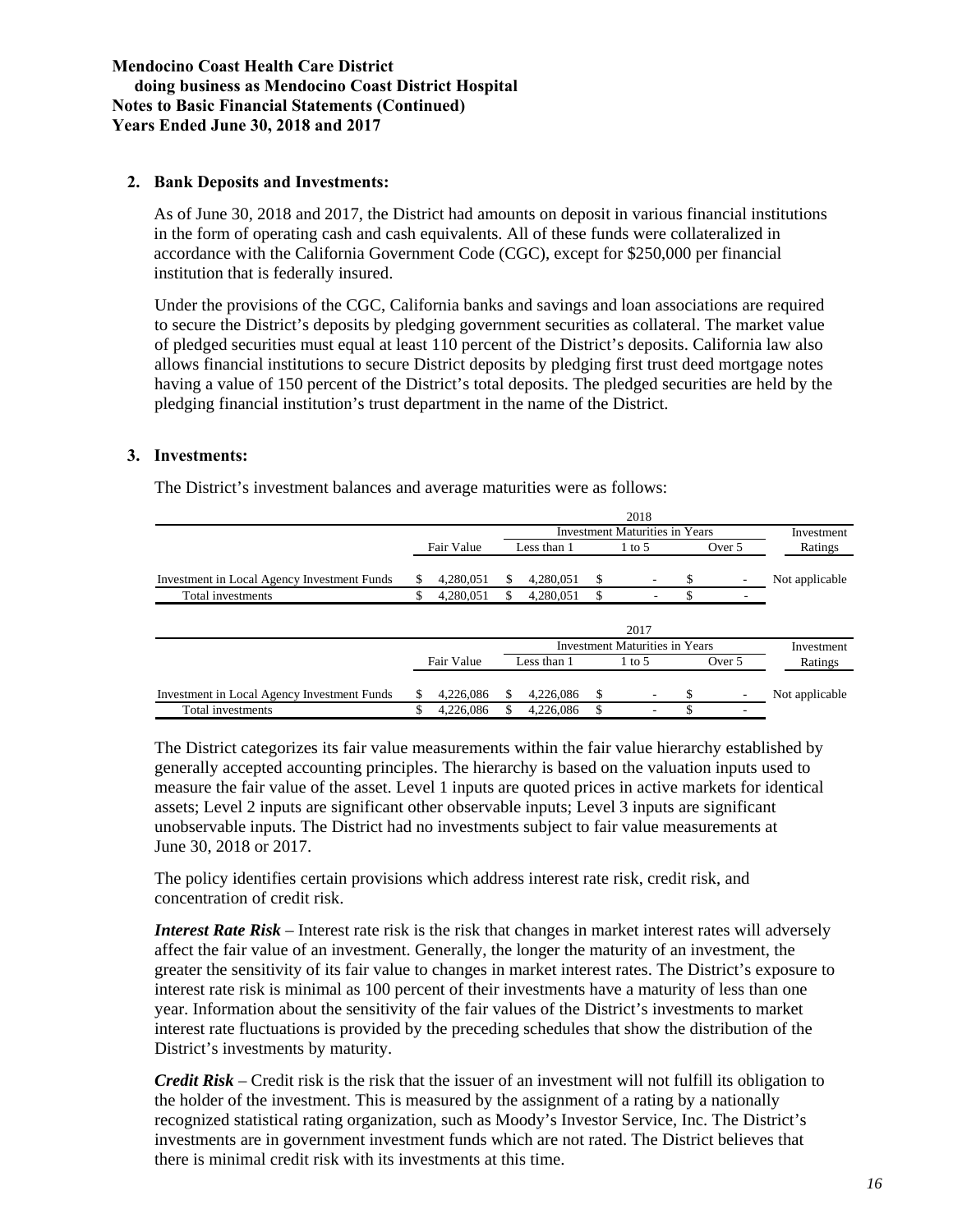#### **3. Investments (continued):**

*Custodial Credit Risk* – Custodial credit risk is the risk that, in the event of the failure of the counterparty (e.g. broker-dealer), the District will not be able to recover the value of its investment or collateral securities that are in the possession of another party. The District's investments are generally held by banks or government agencies. The District believes there is minimal custodial credit risk with their investments at this time. District management monitors the entities which hold the various investments to ensure they remain in good standing.

*Concentration of Credit Risk* – Concentration of credit risk is the risk of loss attributed to the magnitude of the District's investment in a single issuer. The District believes there is minimal concentration of credit risk at this time.

*Assets limited as to use* – Assets limited as to use as of June 30, 2018 and 2017, were comprised of cash and cash equivalents held by the County of Mendocino under a General Obligation bond agreement, held by a trustee under bond indenture agreements, and designated by the board for investment in Local Agency Investment Fund for board determined use. Interest income, dividends, and both realized and unrealized gains and losses on investments are recorded as investment income. Total investment income includes both income from operating cash and cash equivalents and cash and cash equivalents related to assets limited as to use.

|                                                                                  |   | 2018      | 2017 |           |  |
|----------------------------------------------------------------------------------|---|-----------|------|-----------|--|
| Board designated for the participation in Medicaid supplemental payment programs | S | 4,280,051 |      | 4,226,086 |  |
| Board designated for repayment of long-term debt                                 |   | 792,987   |      | 524,155   |  |
| Bond restricted for payment of long-term debt                                    |   | 407.350   |      | 407,350   |  |
| Total assets limited as to use                                                   |   | 5,480,388 |      | 5,157,591 |  |

Assets limited as to use were comprised of the following:

#### **4. Patient Accounts Receivable:**

Patient accounts receivable are reduced by an allowance for uncollectible accounts. In evaluating the collectibility of accounts receivable, the District analyzes its past history and identifies trends for each of its major payor sources of revenue to estimate the appropriate allowance for uncollectible accounts and provision for bad debts. Management regularly reviews data about these major payor sources of revenue in evaluating the sufficiency of the allowance for uncollectible accounts. For receivables associated with services provided to patients who have third-party coverage, the District analyzes contractually due amounts and provides an allowance for uncollectible accounts and a provision for bad debts, if necessary (for example, for expected uncollectible deductibles and copayments on accounts for which the third-party payor has not yet paid, or for payors who are known to be having financial difficulties that make the realization of amounts due unlikely). For receivables associated with self-pay patients (which include both patients without insurance and patients with deductible and copayment balances due for which third-party coverage exists for part of the bill), the District records a significant provision for bad debts in the period of service on the basis of its past experience, which indicates that many patients are unable or unwilling to pay the portion of their bill for which they are financially responsible. The difference between the standard rates (or the discounted rates if negotiated) and the amounts actually collected after all reasonable collection efforts have been exhausted is charged off against the allowance for uncollectible accounts.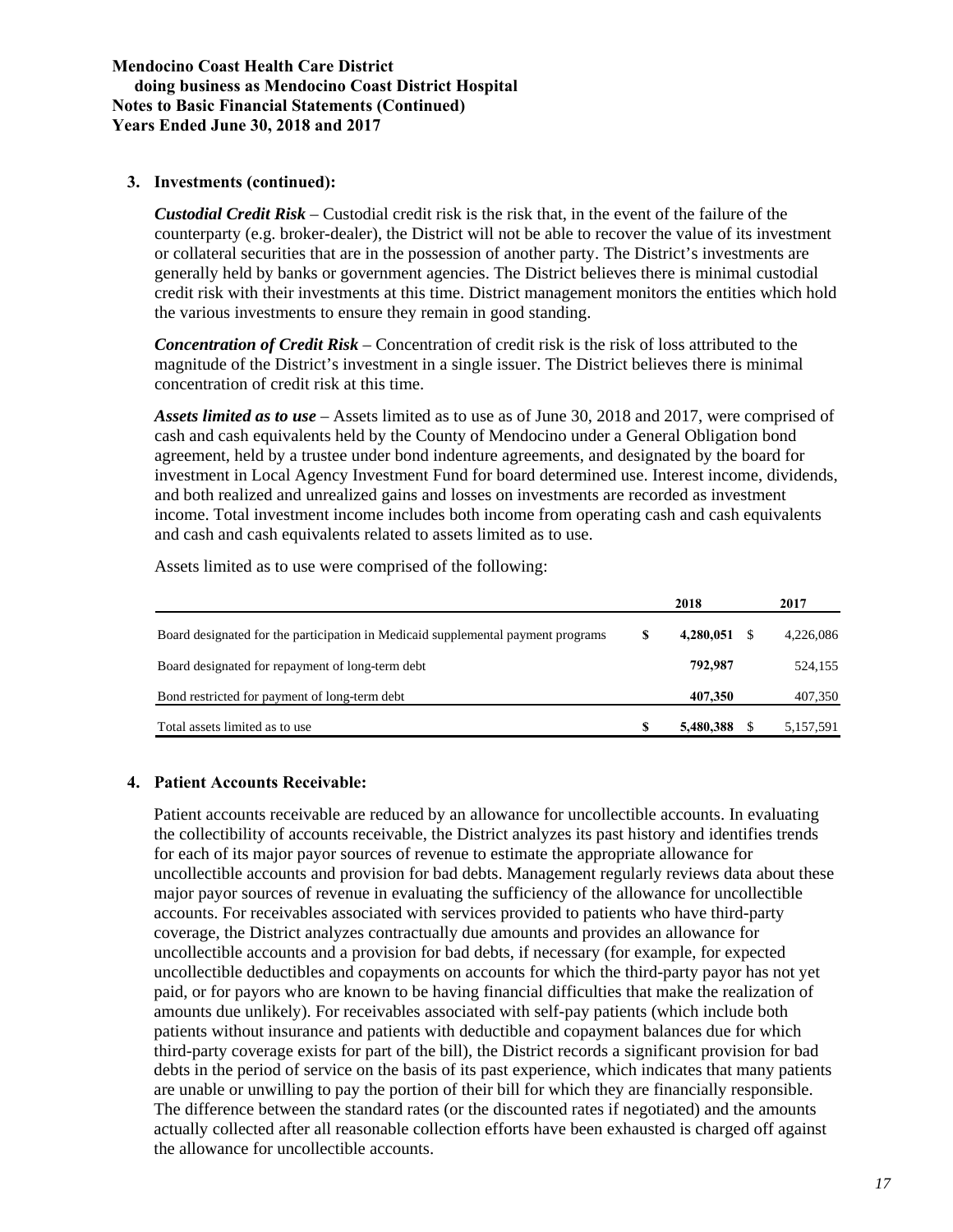#### **4. Patient Accounts Receivable (continued):**

The District's allowance for uncollectible accounts for self-pay patients did not change significantly from the prior year. The District does not maintain a material allowance for uncollectible accounts from third-party payors, nor did it have significant writeoffs from third-party payors.

Patient accounts receivable reported as current assets consisted of these amounts:

|                                                       |   | 2018        |    | 2017        |
|-------------------------------------------------------|---|-------------|----|-------------|
|                                                       |   |             |    |             |
| Receivable from patients and their insurance carriers | S | 4,697,861   | \$ | 5,302,121   |
| Receivable from Medicare                              |   | 1,766,877   |    | 1,821,394   |
| Receivable from Medi-Cal                              |   | 507,997     |    | 1,438,607   |
| Total patient accounts receivable                     |   | 6,972,735   |    | 8,562,122   |
| Less allowance for uncollectible accounts             |   | (1,819,750) |    | (1,958,586) |
|                                                       |   |             |    |             |
| Patient accounts receivable, net                      |   | 5,152,985   | S  | 6,603,536   |

# **5. District Tax Revenues:**

The Mendocino County Treasurer acts as an agent to collect property taxes levied in the County for all taxing authorities. Taxes are levied annually and are due in equal installments on October 31 and February 1. Property taxes are recorded as revenue when levied. Since state law allows for sale of property for failure to pay taxes, no estimate of uncollectible taxes is made.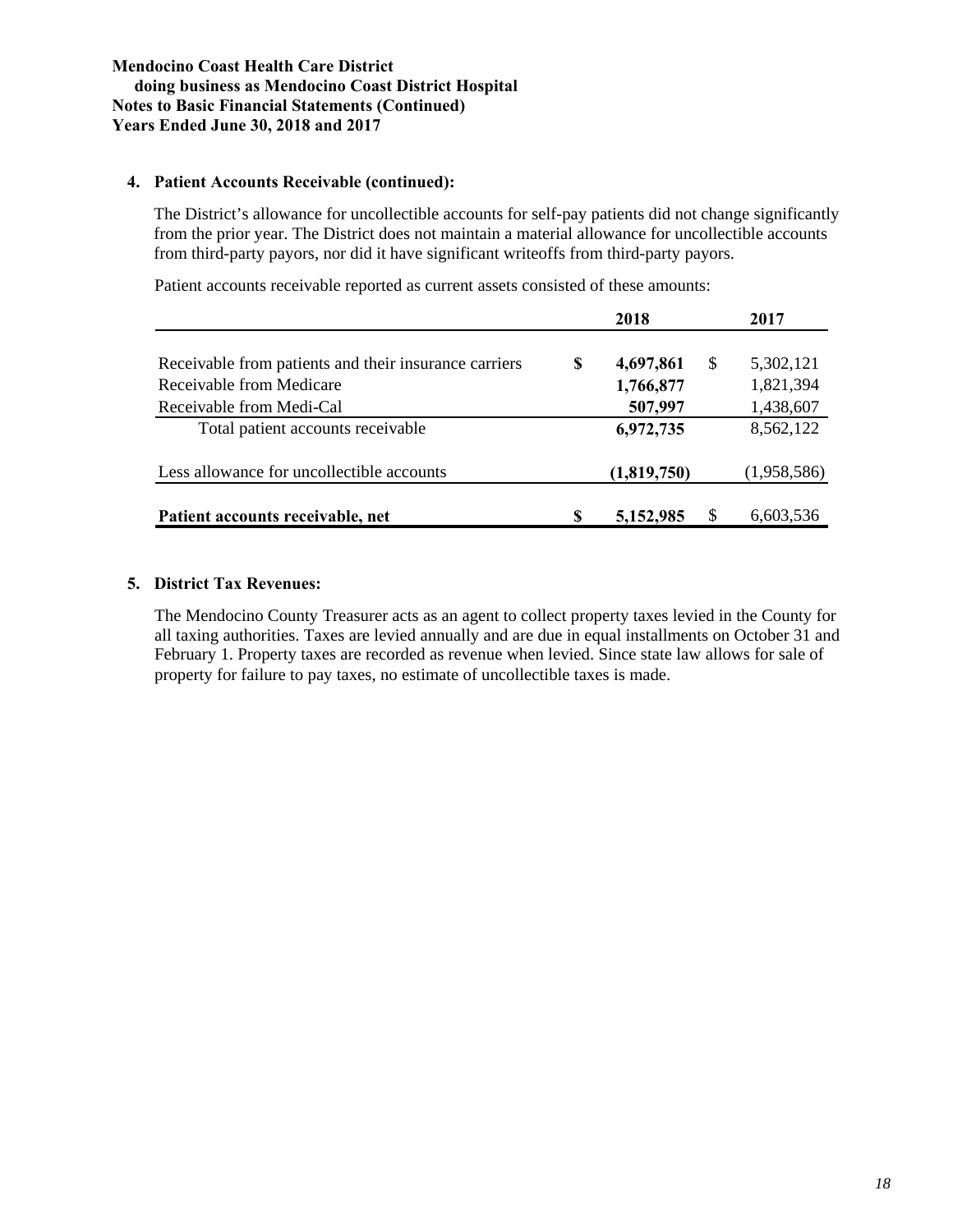#### **6. Capital Assets:**

The District capitalizes assets whose costs exceed \$5,000 and have an estimated useful life of at least two years. Major expenses for capital assets, including repairs that increase the useful lives, are capitalized. Maintenance, repairs, and minor renewals are accounted for as expenses as incurred. Capital assets are reported at historical cost or their estimated fair value at the date of donation. Depreciation is provided over the estimated useful life of each class of depreciable asset and computed using the straight-line method.

Useful lives are estimated as follows:

| Buildings and improvements | $5-40$ years |
|----------------------------|--------------|
| Equipment                  | $3-20$ years |

Capital asset activity follows:

|                                                    | <b>Balance</b><br><b>June 30,</b><br>2017 |              | <b>Additions</b> |               | <b>Retirements</b> |     | <b>Transfers</b>         |              | <b>Balance</b><br><b>June 30,</b><br>2018 |
|----------------------------------------------------|-------------------------------------------|--------------|------------------|---------------|--------------------|-----|--------------------------|--------------|-------------------------------------------|
|                                                    |                                           |              |                  |               |                    |     |                          |              |                                           |
| Capital assets not being depreciated               |                                           |              |                  |               |                    |     |                          |              |                                           |
| Land                                               | \$<br>117,490                             | $\mathbb{S}$ |                  | $\mathcal{S}$ |                    | \$. |                          | $\mathbf{s}$ | 117,490                                   |
| Construction in progress                           | 1,137,652                                 |              | 647,081          |               |                    |     | (1,504,149)              |              | 280,584                                   |
| Total capital assets not being                     |                                           |              |                  |               |                    |     |                          |              |                                           |
| depreciated                                        | 1,255,142                                 |              | 647,081          |               | $\sim$             |     | (1,504,149)              |              | 398,074                                   |
| Building and improvements                          | 25,215,842                                |              |                  |               |                    |     |                          |              | 25, 215, 842                              |
| Equipment                                          | 20,966,403                                |              | 228,946          |               | (59, 301)          |     | 1,504,149                |              | 22,640,197                                |
| Total capital assets being                         |                                           |              |                  |               |                    |     |                          |              |                                           |
| depreciated                                        | 46,182,245                                |              | 228,946          |               | (59, 301)          |     | 1,504,149                |              | 47,856,039                                |
| Less accumulated depreciation for                  |                                           |              |                  |               |                    |     |                          |              |                                           |
| Building and improvements                          | (14, 172, 324)                            |              | (810, 596)       |               |                    |     |                          |              | (14,982,920)                              |
| Equipment                                          | (18,057,281)                              |              | (700, 930)       |               | 59,301             |     |                          |              | (18,698,910)                              |
| Total accumulated depreciation                     | (32, 229, 605)                            |              | (1,511,526)      |               | 59,301             |     | $\overline{\phantom{0}}$ |              | (33,681,830)                              |
| Total capital assets being                         |                                           |              |                  |               |                    |     |                          |              |                                           |
| depreciated, net                                   | 13,952,640                                |              | (1,282,580)      |               |                    |     | 1,504,149                |              | 14,174,209                                |
| Capital assets, net of accumulated<br>depreciation | \$<br>15,207,782                          | \$           | (635, 499)       | \$            |                    | \$  |                          | \$           | 14,572,283                                |
|                                                    |                                           |              |                  |               |                    |     |                          |              |                                           |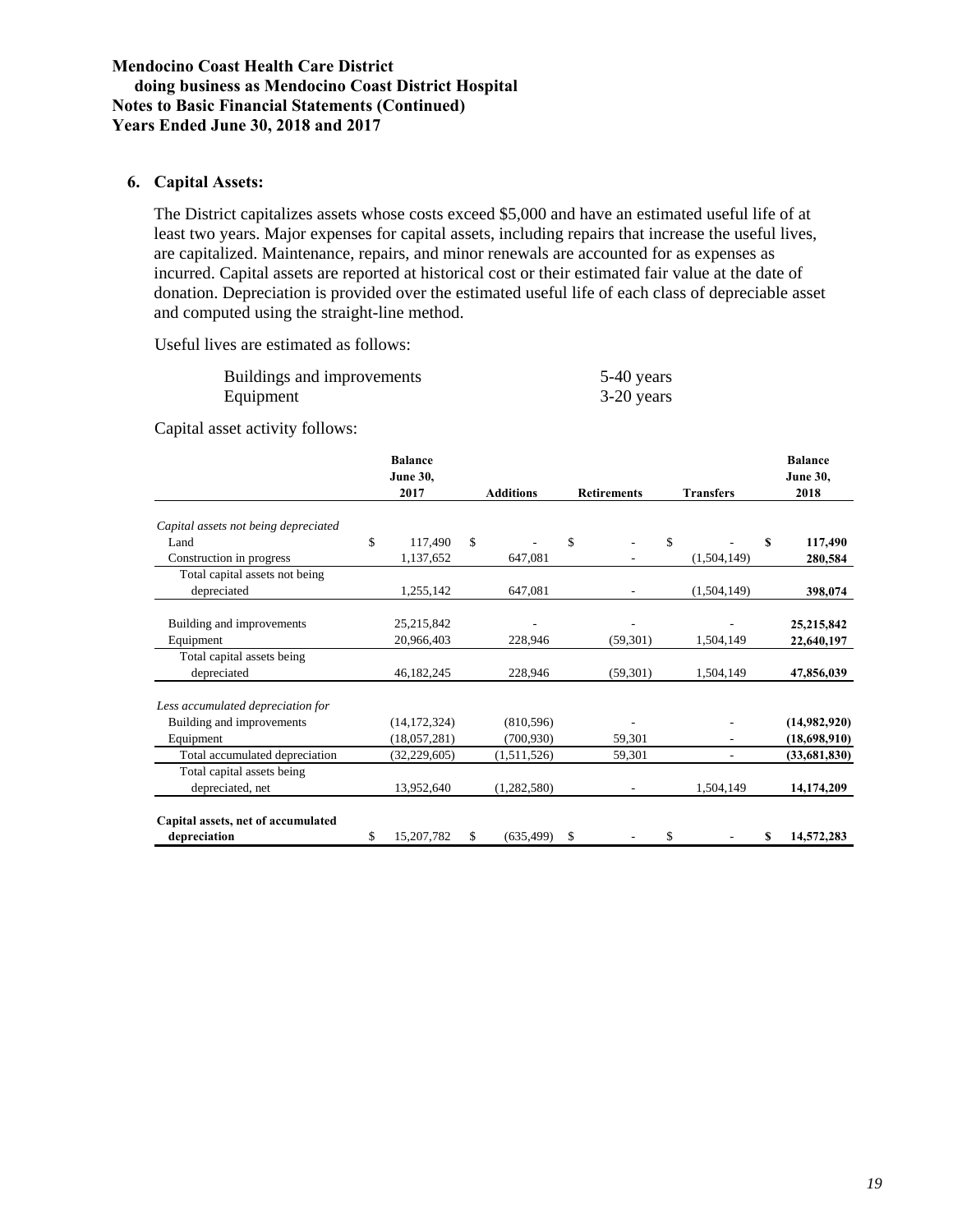#### **6. Capital Assets (continued):**

|                                      | <b>Balance</b><br><b>June</b> , 30 |                  |                    |                  |              | <b>Balance</b><br><b>June 30,</b> |
|--------------------------------------|------------------------------------|------------------|--------------------|------------------|--------------|-----------------------------------|
|                                      | 2016                               | <b>Additions</b> | <b>Retirements</b> | <b>Transfers</b> |              | 2017                              |
| Capital assets not being depreciated |                                    |                  |                    |                  |              |                                   |
| Land                                 | \$<br>117,490                      | \$               | \$                 | \$               | $\mathbf{s}$ | 117,490                           |
| Construction in progress             | 259,517                            | 878,135          |                    |                  |              | 1,137,652                         |
| Total capital assets not being       |                                    |                  |                    |                  |              |                                   |
| depreciated                          | 377,007                            | 878,135          |                    |                  |              | 1,255,142                         |
|                                      |                                    |                  |                    |                  |              |                                   |
| Capital assets being depreciated     |                                    |                  |                    |                  |              |                                   |
| Building and improvements            | 25,215,842                         |                  |                    |                  |              | 25,215,842                        |
| Equipment                            | 21,416,984                         | 397,937          | (848, 518)         |                  |              | 20,966,403                        |
| Total capital assets being           |                                    |                  |                    |                  |              |                                   |
| depreciated                          | 46,632,826                         | 397,937          | (848, 518)         |                  |              | 46, 182, 245                      |
| Less accumulated depreciation for    |                                    |                  |                    |                  |              |                                   |
| Building and improvements            | (13,325,800)                       | (846, 524)       |                    |                  |              | (14, 172, 324)                    |
| Equipment                            | (18, 295, 694)                     | (610, 105)       | 848,518            |                  |              | (18,057,281)                      |
| Total accumulated depreciation       | (31, 621, 494)                     | (1,456,629)      | 848,518            |                  |              | (32, 229, 605)                    |
| Total capital assets being           |                                    |                  |                    |                  |              |                                   |
| depreciated, net                     | 15,011,332                         | (1,058,692)      |                    |                  |              | 13,952,640                        |
| Capital assets, net of accumulated   |                                    |                  |                    |                  |              |                                   |
| depreciation                         | \$<br>15,388,339                   | \$<br>(180, 557) | \$                 | \$               | S            | 15,207,782                        |

*Construction in Progress* – As of June 30, 2018, construction in progress (CIP) consisted of an Auto Transfer Switch, an HVAC system, an Emergency Department Water Heater and the remaining grouped into various other projects. The estimated completion dates and budgeted remaining costs for the projects in CIP are as follows:

|                                                            | <b>Estimated</b><br><b>Completion Date</b> | <b>Total Budgeted</b><br><b>Project Cost</b> |           |   | Total<br><b>Cost Incurred</b> |    | <b>Estimated</b><br><b>Cost to Complete</b> |
|------------------------------------------------------------|--------------------------------------------|----------------------------------------------|-----------|---|-------------------------------|----|---------------------------------------------|
|                                                            |                                            |                                              |           |   |                               |    |                                             |
| Auto Transfer Switch                                       | March 2019                                 | \$                                           | 767.617   | S | 134,244                       | \$ | 633,373                                     |
| Parking Lot                                                | On Hold                                    |                                              | 500,000   |   | 7,574                         |    | 492,426                                     |
| <b>HVAC</b>                                                | March 2019                                 |                                              | 900,836   |   | 134,256                       |    | 766,580                                     |
| <b>Emergency Department Water Heater</b>                   | March 2019                                 |                                              | 57,007    |   | 4,510                         |    | 52,497                                      |
| Other various capital projects and equipment installations | 2018 and 2019                              |                                              | 8.000     |   | $\overline{\phantom{a}}$      |    | 8,000                                       |
| <b>Total costs to complete</b>                             |                                            | S                                            | 2.233.460 |   | 280,584                       | S  | 1,952,876                                   |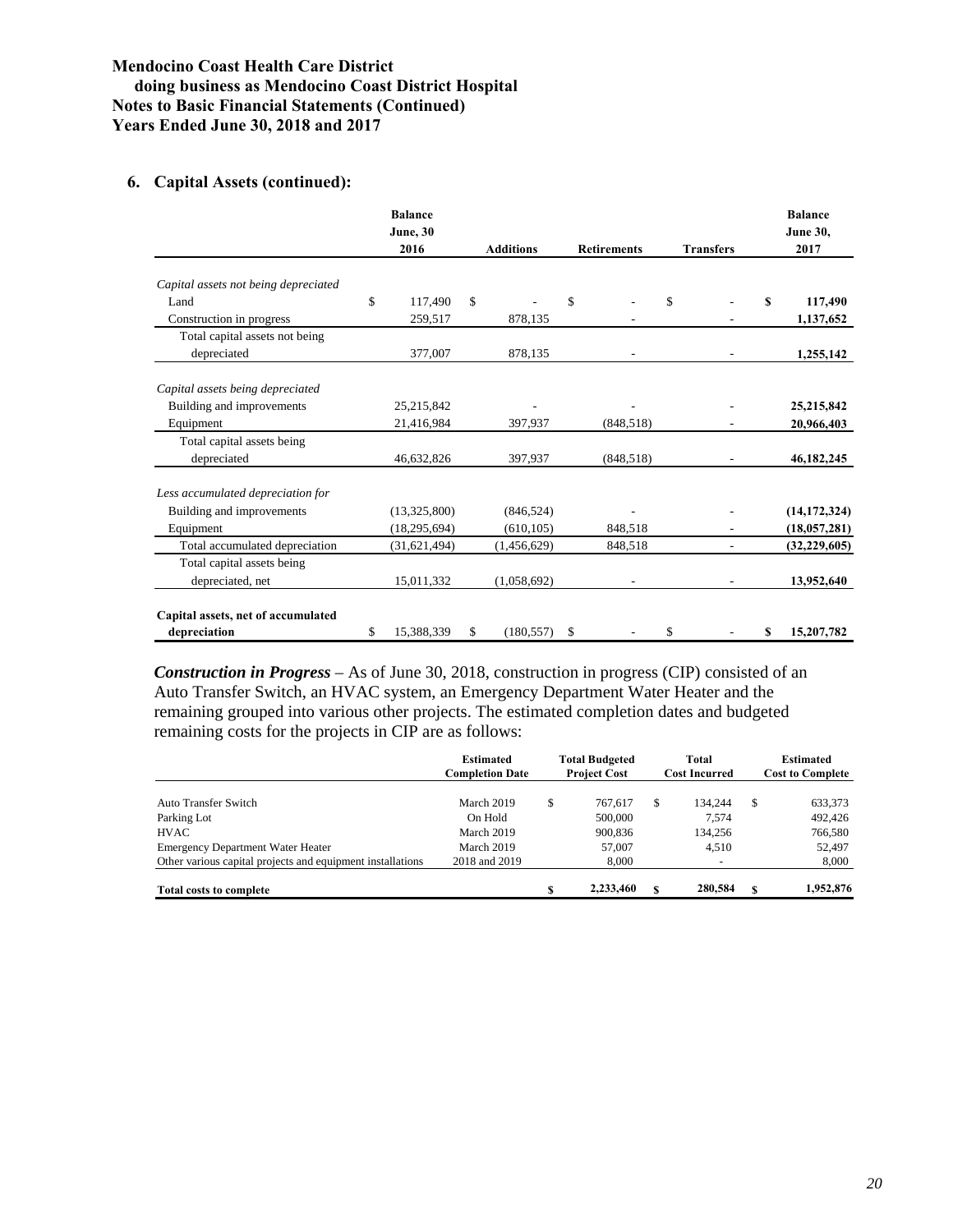# **7. Long-term Debt and Capital Lease Obligations:**

A schedule of changes in the District's long-term debt follows:

| <b>Bonds and Notes Payable</b>                |    | <b>Balance</b><br><b>June 30,</b><br>2017 | <b>Additions</b>         |    | <b>Reductions</b> |     | <b>Balance</b><br><b>June 30.</b><br>2018 |   | <b>Amounts</b><br>Due Within<br><b>One Year</b> |
|-----------------------------------------------|----|-------------------------------------------|--------------------------|----|-------------------|-----|-------------------------------------------|---|-------------------------------------------------|
|                                               |    |                                           |                          |    |                   |     |                                           |   |                                                 |
| LTGO bonds series 2016                        | \$ | 4.125,000                                 | \$<br>۰                  | \$ | (35,000)          | \$. | 4,090,000                                 | S | 50,000                                          |
| LTGO bonds series 2000 - capital appreciation |    | 507,741                                   |                          |    | (78,968)          |     | 428,773                                   |   | 79,659                                          |
| 2009 revenue bonds                            |    | 470,000                                   | ٠                        |    | (230,000)         |     | 240,000                                   |   | 240,000                                         |
| 2016 revenue bonds                            |    | 5,440,000                                 | $\overline{\phantom{a}}$ |    | (350,000)         |     | 5,090,000                                 |   | 360,000                                         |
| United Healthcare note                        |    | 1.470.000                                 | ٠                        |    | (210,000)         |     | 1.260.000                                 |   | 210,000                                         |
| CMS note                                      |    | 55.483                                    |                          |    | (55, 483)         |     |                                           |   |                                                 |
| <b>OSHPD CAL Mortgage</b>                     |    | 880,805                                   |                          |    | (125,000)         |     | 755,805                                   |   | 200,000                                         |
| Bankruptcy payables                           |    | 424,094                                   |                          |    | (234, 784)        |     | 189,310                                   |   | 189,310                                         |
| Premiums and discounts                        |    | 831,505                                   |                          |    | (70, 186)         |     | 761,319                                   |   | ۰                                               |
| Total long-term debt                          | S. | 14,204,628                                | \$                       | S  | (1,389,421)       |     | 12,815,207                                | S | 1,328,969                                       |
|                                               |    |                                           |                          |    |                   |     |                                           |   |                                                 |

|                                               | <b>Balance</b><br><b>June 30,</b> |   |                                       |    |                |      | <b>Balance</b><br><b>June 30,</b> |    | <b>Amounts</b><br><b>Due Within</b> |
|-----------------------------------------------|-----------------------------------|---|---------------------------------------|----|----------------|------|-----------------------------------|----|-------------------------------------|
| <b>Bonds and Notes Payable</b>                | 2016                              |   | <b>Additions</b><br><b>Reductions</b> |    |                | 2017 | <b>One Year</b>                   |    |                                     |
| LTGO bonds series 2000                        | \$<br>3,940,000                   | S |                                       | \$ | (3,940,000)    | -S   |                                   | \$ |                                     |
| LTGO bonds series 2016                        |                                   |   | 4,125,000                             |    |                |      | 4,125,000                         |    | 35,000                              |
| LTGO bonds series 2000 - capital appreciation | 585,503                           |   |                                       |    | (77,762)       |      | 507,741                           |    | 78,968                              |
| 1996 revenue bonds                            | 1,095,000                         |   |                                       |    | (1,095,000)    |      |                                   |    |                                     |
| 2009 revenue bonds                            | 3,835,000                         |   |                                       |    | (3,365,000)    |      | 470,000                           |    | 230,000                             |
| 2010 revenue bonds                            | 2,140,000                         |   |                                       |    | (2,140,000)    |      |                                   |    |                                     |
| 2016 revenue bonds                            |                                   |   | 5,745,000                             |    | (305,000)      |      | 5,440,000                         |    | 350,000                             |
| United Healthcare note                        | 1,680,000                         |   |                                       |    | (210,000)      |      | 1,470,000                         |    | 210,000                             |
| CMS note                                      | 126,303                           |   |                                       |    | (70, 820)      |      | 55,483                            |    | 55,483                              |
| <b>OSHPD CAL Mortgage</b>                     | 980,805                           |   |                                       |    | (100,000)      |      | 880,805                           |    | 125,000                             |
| Bankruptcy payables                           | 424,094                           |   |                                       |    |                |      | 424,094                           |    | 234,784                             |
| Premiums and discounts                        | (161.977)                         |   | 787.588                               |    | 205.894        |      | 831,505                           |    | ٠                                   |
| Total long-term debt                          | \$<br>14,644,728 \$               |   | 10,657,588                            |    | \$(11.097.688) |      | 14,204,628                        | \$ | 1,319,235                           |

Aggregate annual principal and interest payments over the terms of long-term debt follow:

| <b>Years Ending</b> | <b>Long-term Debt</b> |    |                 |    |            |  |  |  |
|---------------------|-----------------------|----|-----------------|----|------------|--|--|--|
| <b>June 30,</b>     | <b>Principal</b>      |    | <b>Interest</b> |    | Total      |  |  |  |
| 2019                | \$<br>1,328,969       | \$ | 604,589         | \$ | 1,933,558  |  |  |  |
| 2020                | 1,163,463             |    | 575,931         |    | 1,739,394  |  |  |  |
| 2021                | 941,356               |    | 562,721         |    | 1,504,077  |  |  |  |
| 2022                | 902,675               |    | 549,307         |    | 1,451,982  |  |  |  |
| 2023                | 762,757               |    | 546,284         |    | 1,309,041  |  |  |  |
| $2024 - 2028$       | 4,624,668             |    | 1,141,601       |    | 5,766,269  |  |  |  |
| $2029 - 2031$       | 2,330,000             |    | 129,126         |    | 2,459,126  |  |  |  |
|                     | \$<br>12,053,888      | S  | 4,109,559       | \$ | 16,163,447 |  |  |  |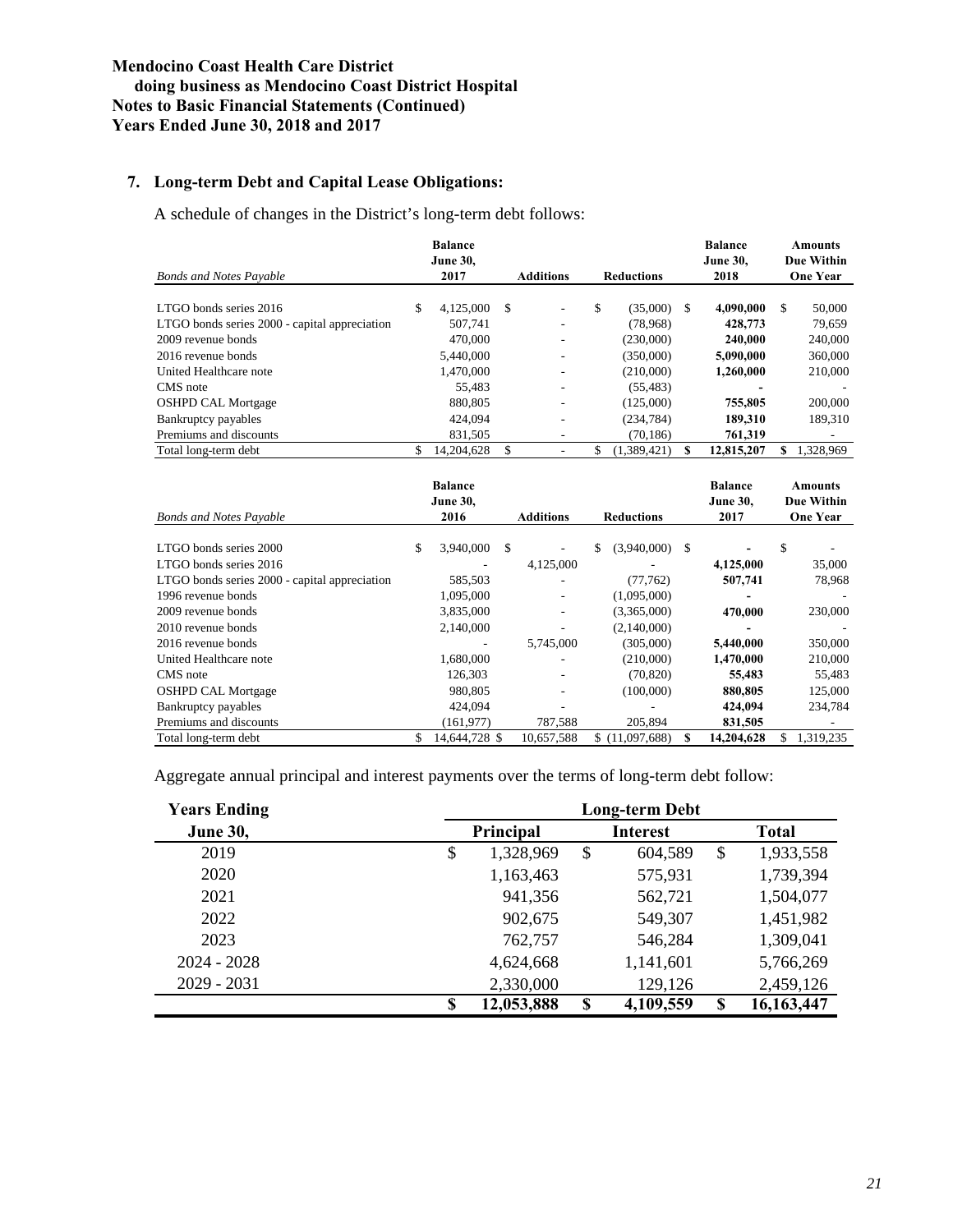#### **7. Long-term Debt and Capital Lease Obligations (continued):**

*Refunding Revenue Bonds, Series 1996* – Bonds payable dated August 1, 1996, in the original amount of \$4,030,000**,** refunded in 2017 by the Refunding Revenue Bonds, Series 2016.

*Refunding Revenue Bonds, Series 2009* – Bonds payable dated October 1, 2009, in the original amount of \$5,000,000, partially refunded in 2017 by the Refunding Revenue Bonds, Series 2016. The unfunded portion of the bond principal is payable in 2019 in the amount of \$240,000. Bond interest is payable semiannually at 5.3 percent.

*Revenue Bonds, Series 2010* – Bonds payable dated July 1, 2010, in the original amount of \$2,875,000, refunded in 2017 by the Refunding Revenue Bonds, Series 2016.

*Refunding Revenue Bonds, Series 2016* – In July 2016, the District issued the Mendocino Coast Health Care District (Mendocino County, California) Insured Health Facility Refunding Revenue Bonds, Series 2016 in the amount of \$5,745,000. The bond principal is payable yearly at various amounts from \$350,000 to \$625,000. Bond interest is payable semiannually at various rates from 3.0 percent to 5.0 percent. The bonds mature in 2029 and are payable solely from gross revenues and certain funds held under the Indenture. The new debt issue will reduce debt service payments for the District by \$1,215,679 with an economic gain of \$503,246. Repayment of the bonds is insured pursuant to a Contract of Insurance and a Regulatory Agreement through the California Health Facility Construction Loan Insurance Program administered by the Office of Statewide Health Planning and Development of the State of California (OSHPD).

*General Obligation Bonds, Series 2000* – Bonds payable dated November 1, 2000, in the original amount of \$5,500,000, refunded in 2017 with the 2000 General Obligation Refunding Bonds, Series 2016.

*2000 General Obligation Refunding Bonds, Series 2016* – In November 2016, the District issued \$4,125,000 principal amount of general obligation bonds in order to refinance its General Obligation Bonds, Series 2000. Interest on the bonds is payable semiannually at rates ranging from 2.375 percent to 5.000 percent and principal maturities ranging from \$50,000 in 2023 to \$645,000 in 2031, are due annually on August 1 of each year. The new debt issues will reduce debt service payments for the District by \$579,368 with an economic gain of \$430,122.

Bonds maturing on or after August 1, 2027, may be redeemed prior to maturity at the District's option. The redemption price is 100 percent. The Bonds are general obligations of the District payable from ad valorem taxes. Payment of principal, interest and maturity value of the Bonds, when due, are insured by a municipal bond insurance policy.

Bonds maturing on August 1, 2022, are subject to mandatory redemption, paid from a mandatory sinking fund in which the District will make annual payments on August 1, 2018, through August 1, 2022, in amounts ranging from \$35,000 to \$55,000.

*United Healthcare Note* – The District borrowed funds in the amount of \$2,100,000 in April 2014 from United Healthcare (UHC) under a program established to finance certain electronic medical records (EMR) conversion and installation required by CMS. The note carries an interest rate of 4.0 percent and principal payments of \$210,000 are due annually in April through 2024.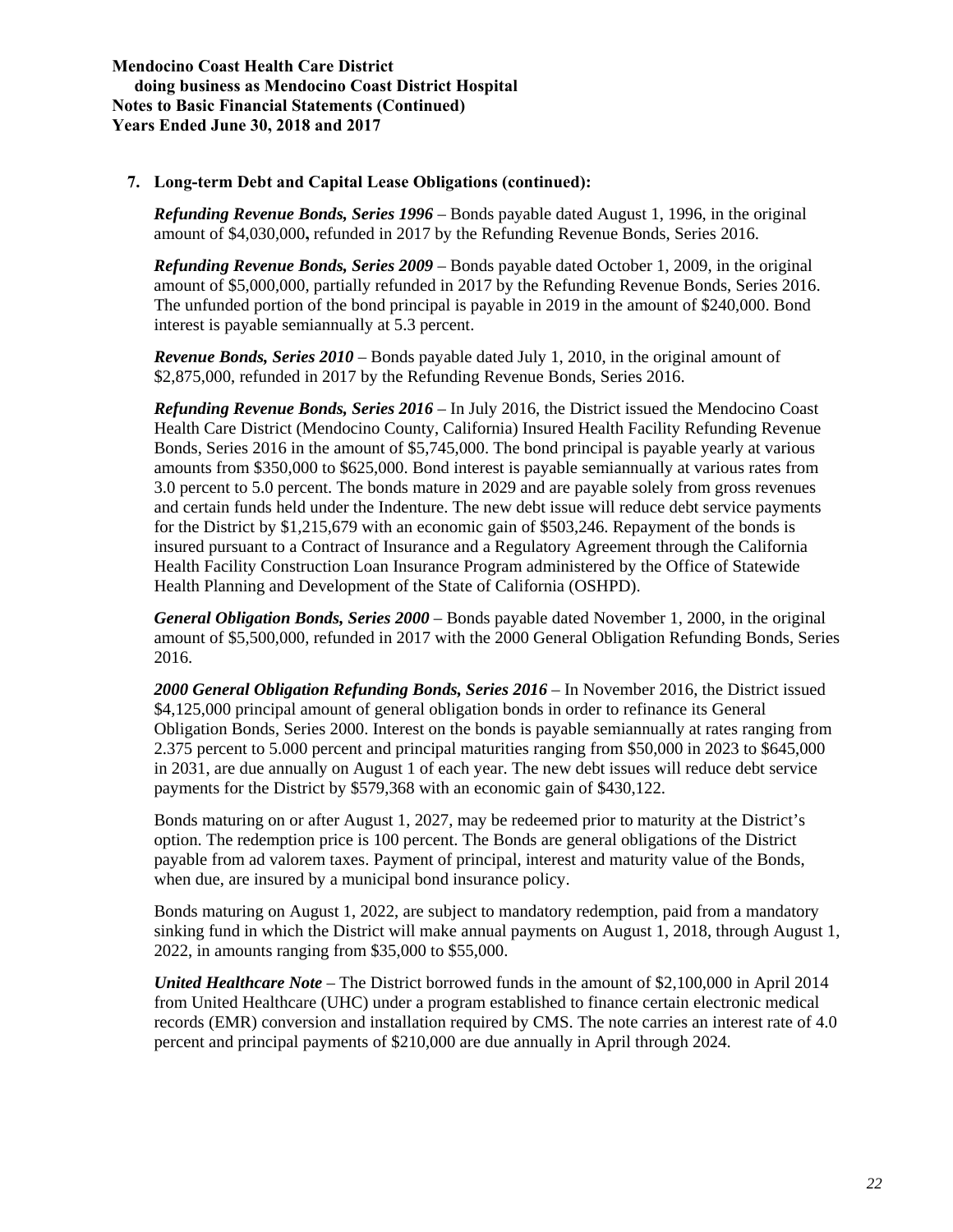# **7. Long-term Debt and Capital Lease Obligations (continued):**

*Cal Mortgage* – The District borrowed a total of \$1,005,806 from Cal Mortgage to replace a line of credit with a bank in the amount of \$1,000,000 during fiscal year ended June 30, 2013. This was done to help facilitate the District's bankruptcy filing. The note carries varying interest rates and payments including principal and interest ranging from \$233,207 to \$157,570 and are due monthly through March 2022.

The Agreement with OSHPD sets out certain business covenants of the District, including maintenance, operation and management of facilities and limitations on encumbrances, assignment and transfer of any part of the facilities, and other matters. The Agreement also provides for the rights and obligations of the parties in the event of a default. Under the Agreement, the District has agreed to fix, charge, and collect such rates, fees, and charges which, together with all other receipts and revenues of the District, will produce a debt coverage ratio of at least 1.25 times the District's aggregate debt service for a fiscal year. The District was not in compliance with the bond's liquidity covenant and, as a result, OSHPD has the ability to require the District to engage a consultant to make recommendations on rates, fees, charges, and operations. OSHPD also has the ability to waive the engagement of a consultant upon OSHPD's acceptance of an improvement plan submitted by the District.

*CMS Payable* – The District had a note payable to CMS related to a settlement for a self-reported Stark Law violation. This note was repaid during fiscal year ended June 30, 2018.

*Bankruptcy Payable* – The District has a note payable related to amounts due to various vendors from the bankruptcy settlement. The settlement was for \$900,884, and has a final payment of \$189,310 due in 2019.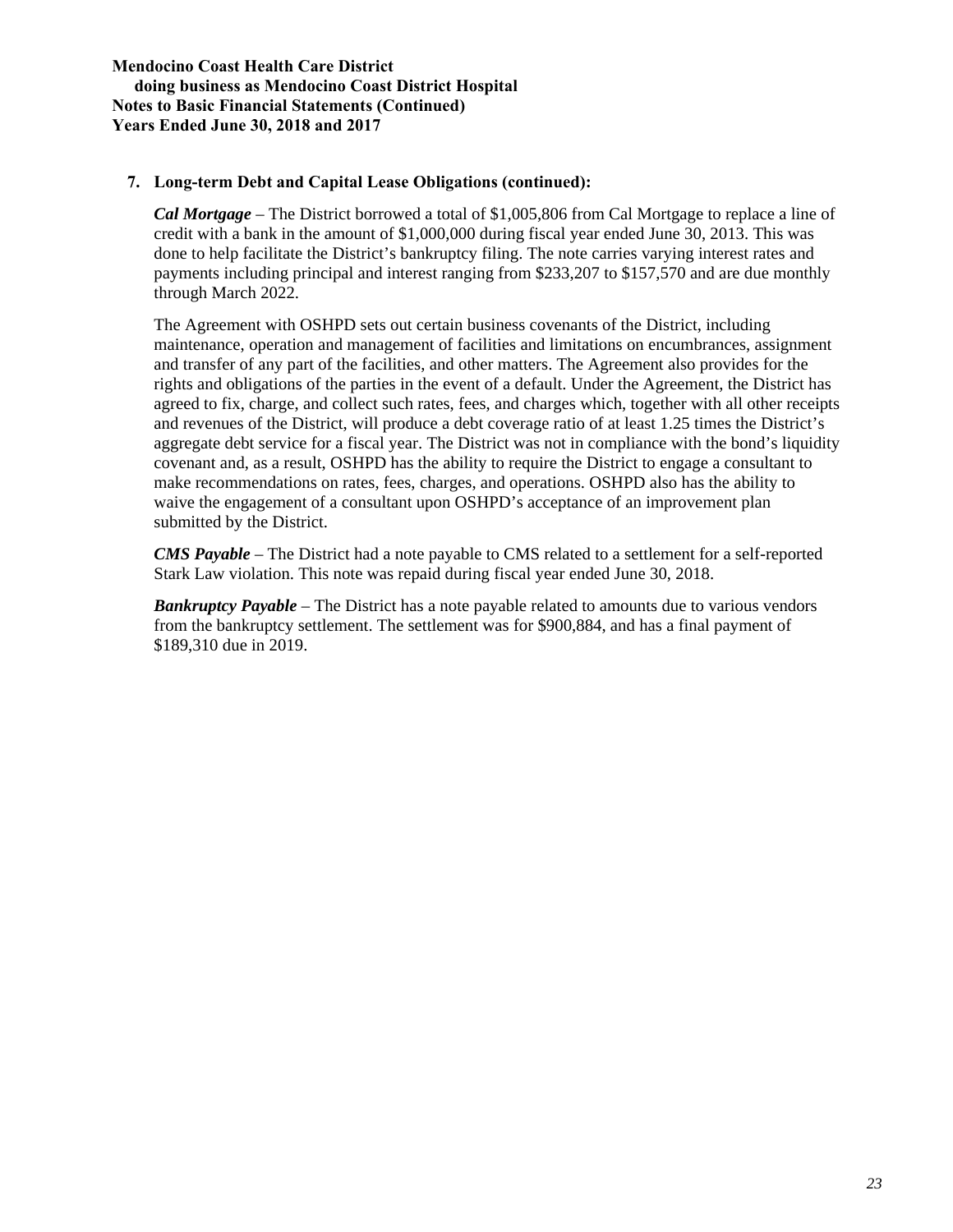## **8. Net Patient Service Revenues:**

The District recognizes patient service revenue associated with services provided to patients who have third-party payor coverage on the basis of contractual rates for the services rendered. For uninsured patients who do not qualify for charity care, the District recognizes revenue on the basis of its standard rates for services provided (or on the basis of discounted rates, if negotiated or provided by policy). On the basis of historical experience, a significant portion of the District's uninsured patients will be unable or unwilling to pay for the services provided. Thus, the District records a significant provision for bad debts related to uninsured patients in the period the services are provided. The District's provision for bad debts and writeoffs increased from the prior year due to untimely billing caused by significant turnover in the business office. The District has not changed its charity care or uninsured discount policies during 2018. Patient service revenue, net of contractual adjustments and discounts (but before the provision for bad debts), recognized in the period from these major payor sources, is as follows:

|                                             |   | 2018       | 2017             |
|---------------------------------------------|---|------------|------------------|
|                                             |   |            |                  |
| Patient service revenue (net of contractual |   |            |                  |
| adjustments and discounts):                 |   |            |                  |
| Medicare                                    | S | 31,655,763 | \$<br>29,615,447 |
| Medi-Cal                                    |   | 4,530,030  | 6,960,660        |
| Other third-party payors                    |   | 14,444,611 | 13,324,526       |
| Patients                                    |   | 1,840,649  | 1,304,491        |
| Supplemental payments                       |   | 3,316,703  | 2,063,239        |
|                                             |   | 55,787,756 | 53,268,363       |
| Less:                                       |   |            |                  |
| Charity care                                |   | 269,256    | 68,024           |
| Provision for bad debts                     |   | 1,878,991  | 1,333,832        |
|                                             |   |            |                  |
| Net patient service revenue                 |   | 53,639,509 | \$<br>51,866,507 |

The District has agreements with third-party payors that provide for payments to the District at amounts different from its established rates. A summary of the payment arrangements with major third-party payors follows:

- **Medicare** The District has been designated a critical access hospital by Medicare and is reimbursed for inpatient and outpatient services and rural health clinic visits on a cost basis as defined and limited by the Medicare program. Physician services outside the rural health clinic are paid on a fee schedule. Home health and hospice services are reimbursed on a prospective rate per episode of care. The District is reimbursed for cost reimbursable items at a tentative rate with final settlement determined after submission of annual cost reports by the District and audits thereof by the Medicare administrative contractor.
- **Medi-Cal** Services to Medi-Cal beneficiaries are paid at prospectively determined rates per procedure or discharge. The rural health clinic (RHC) is paid a prospective rate per encounter and updated annually for inflation.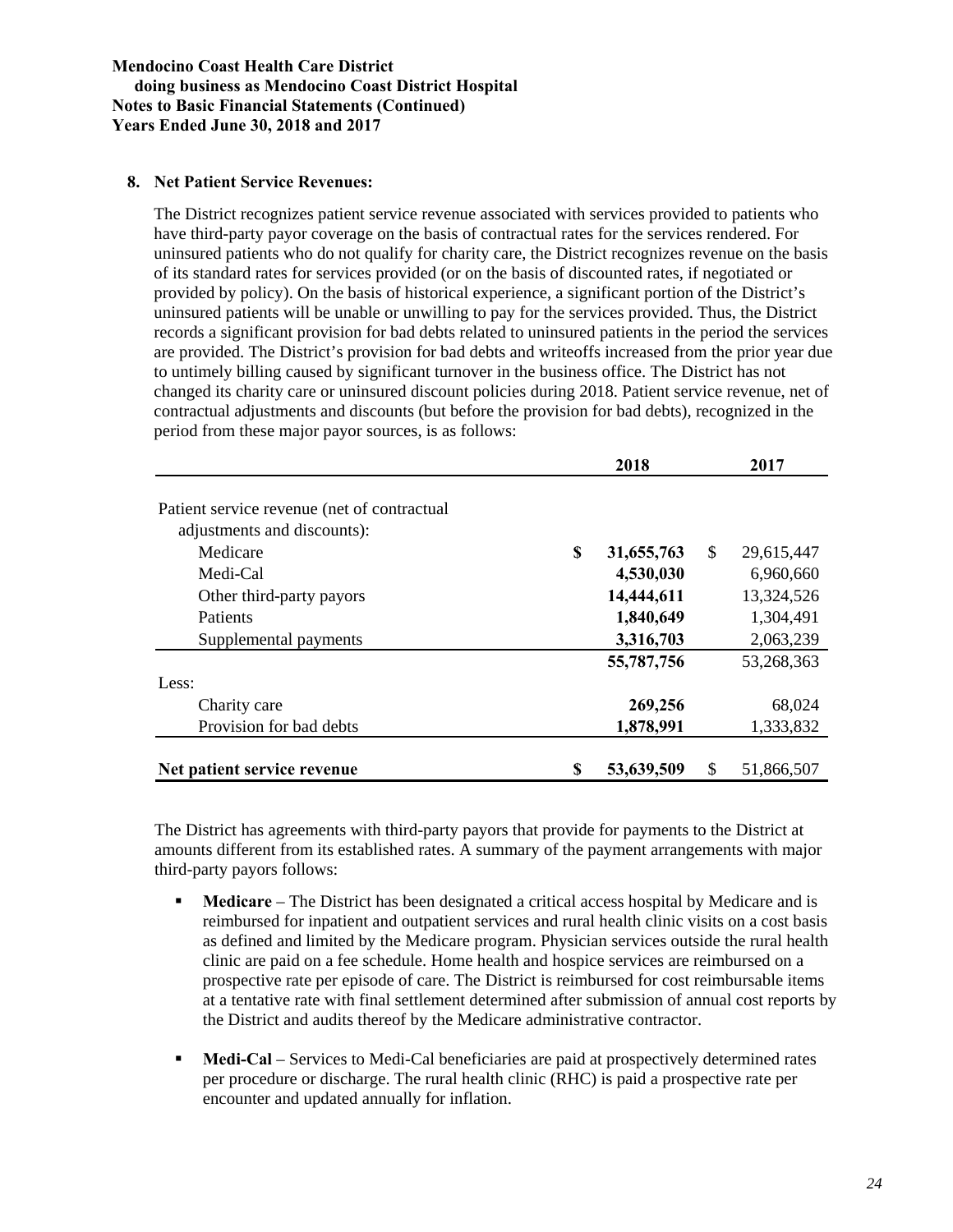## **8. Net Patient Service Revenues (continued):**

The District also has entered into payment agreements with certain commercial insurance carriers, health maintenance organizations, and preferred provider organizations. The basis for payment to the District under these agreements includes prospectively determined rates per discharge, discounts from established charges, and prospectively determined daily rates.

Laws and regulations governing Medicare, Med-Cal, and other programs are extremely complex and subject to interpretation. As a result, there is at least a reasonable possibility that recorded estimates will change by a material amount in the near term. Net patient service revenue increased by approximately \$70,000 and decreased by approximately \$76,000 in 2018 and 2017, respectively, due to differences between original estimates and final settlements or revised estimates. Net patient service revenue increased by approximately \$690,000 and decreased by approximately \$278,000 in 2018 and 2017, respectively, due to differences between original estimates and final settlements or revised estimates for supplemental payment programs.

The District provides charity care to patients who are financially unable to pay for the healthcare services they receive. The District's policy is not to pursue collection of amounts determined to qualify as charity care. Accordingly, the District does not report these amounts in net operating revenues or in the allowance for uncollectible accounts. The District determines the costs associated with providing charity care by aggregating the applicable direct and indirect costs, including salaries and wages, benefits, supplies, and other operating expenses, based on data from its costing system. The costs of caring for charity care patients for the years ended June 30, 2018 and 2017, were approximately \$131,000 and \$33,000, respectively. The District did not receive any gifts or grants to subsidize charity services during 2018 and 2017.

# **9. Employees' Retirement Plans:**

The District has a noncontributory, defined contribution pension plan which covers substantially all employees, the Mendocino Coast District Hospital Money Purchase Pension Plan (the Plan) which is administered by Transamerica. The District has the authority to amend the Plan. Assets of the Plan consist of a group of annuity contracts. The annual contribution made by the District is equal to approximately 5 percent of eligible employee salaries. Total pension expense for the years ended June 30, 2018 and 2017, were \$834,849 and \$811,495, respectively. For the years ended June 30, 2018 and 2017, the amounts owed to the Plan by the District were \$860,213 and \$832,353, respectively.

The District has a 403(b) salary savings plan which is available to substantially all employees. The 403(b) plan is wholly employee funded through regular deductions from wages and salaries. There is no provision for any matching or other such contributions by the District. Employee contributions to the plan for the years ended June 30, 2018 and 2017, were \$829,747 and \$748,761, respectively.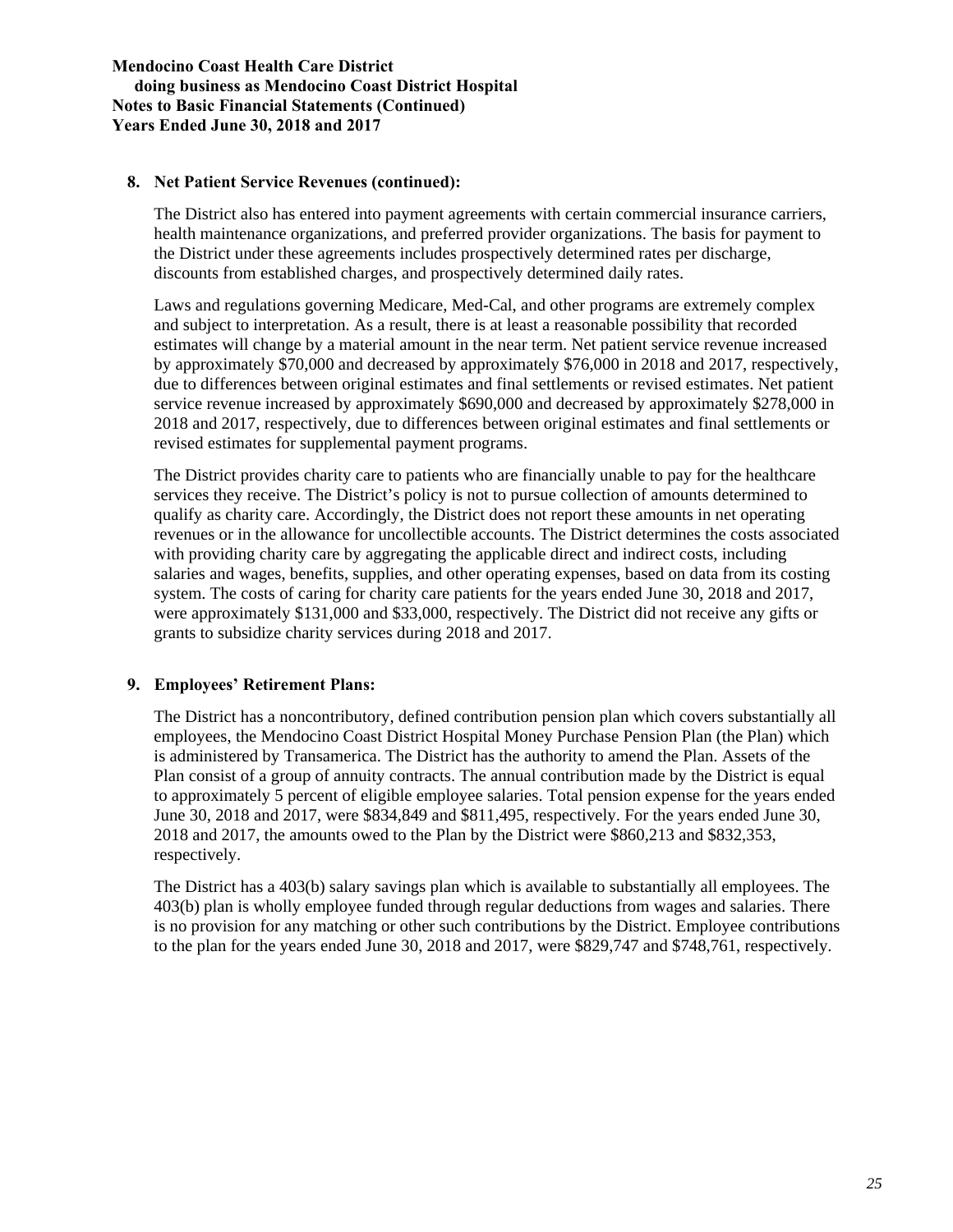#### **10. Risk Management and Contingencies:**

*Medical malpractice claims* – The District purchases malpractice liability insurance through Beta Healthcare Group. Beta offers the District a professional and general liability policy on a "claims made" basis with primary limits of \$10,000,000 per claim and an annual aggregate of \$20,000,000. The policy has a \$1,000 deductible per claim.

No liability has been accrued for future coverage of acts, if any, occurring in this or prior years. Also, it is possible that claims may exceed coverage available in any given year.

*Risk management* – The District is exposed to various risks of loss from torts; theft of, damage to, and destruction of assets; business interruption; errors and omissions; employee injuries and illnesses; natural disasters; and employee health, dental, and accident benefits. Commercial insurance coverage is purchased for claims arising from such matters. Settled claims have not exceeded this commercial coverage in any of the three preceding years.

*Industry regulations* – The healthcare industry is subject to numerous laws and regulations of federal, state, and local governments. Recently, government activity has increased with respect to investigations and allegations concerning possible violations of various statutes and regulations by healthcare providers. Compliance with such laws and regulations can be subject to future government review and interpretation as well as regulatory actions unknown or unasserted at this time. Management believes the District is in compliance with fraud and abuse as well as other applicable government laws and regulations. If the District is found in violation of these laws, the District could be subject to substantial monetary fines, civil and criminal penalties, and exclusion from participation in the Medicare and Medicaid programs.

#### **11. Mendocino Coast District Foundation:**

The Mendocino Coast District Foundation (the Foundation) has been established as a nonprofit public benefit corporation to solicit contributions on behalf of the community in the Mendocino County coastal area. Funds raised, except for funds required for operation of the Foundation, are distributed to the District or held for the benefit of the District and other healthcare functions within the community. The Foundation's funds, which represent the Foundation's unrestricted resources, are donated to the District in amounts and in periods determined by the Foundation's Board of Trustees, who may also restrict the use of such funds for District property or equipment replacement, expansion, or other specific purposes.

The District received contributions from the Foundation in the amount of \$339,314 and \$559,331 during the years ended June 30, 2018 and 2017, respectively. The District provides office space to the Foundation at no charge and the Foundation's directors and computer equipment are covered under the District's general liability, directors and officers, and property insurance**.**